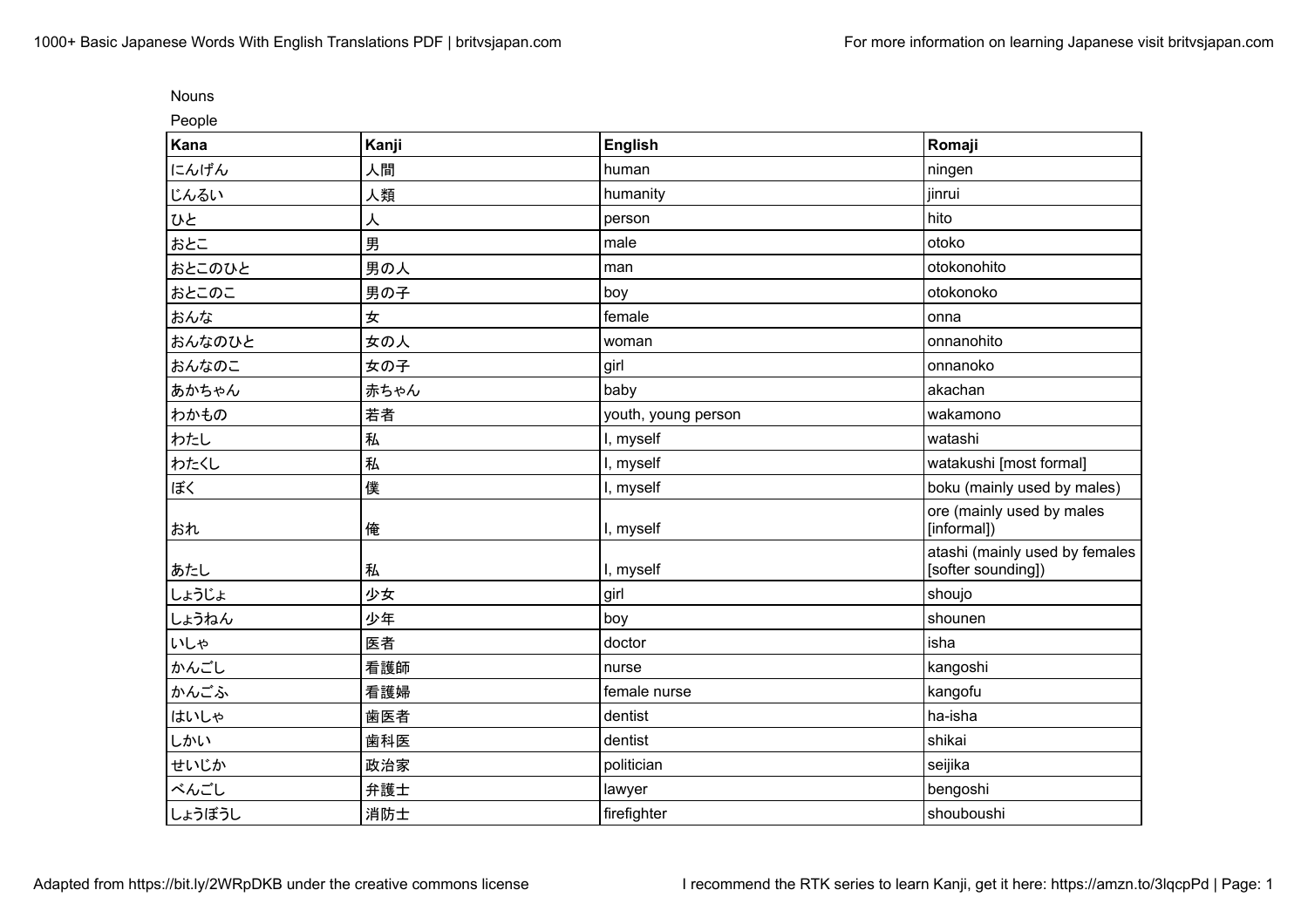| けいさつかん | 警察官 | police officer     | keisatsukan |
|--------|-----|--------------------|-------------|
| へいし    | 兵士  | soldier            | heishi      |
| けんちくか  | 建築家 | architect          | kenchikuka  |
| せんせい   | 先生  | teacher            | sensei      |
| まょうし   | 教師  | l academic teacher | kyoushi     |
| かしゅ    | 歌手  | singer             | l kashu     |
| エンジニア  |     | engineer           | enjinia     |

Body

| ---,                |        |                  |           |
|---------------------|--------|------------------|-----------|
| Kana                | Kanji  | English          | Romaji    |
| あし                  | 足、脚    | foot, leg        | ashi      |
| かかと                 | 踵      | heel             | kakato    |
| すね                  | 脛      | shin             | sune      |
| ひざ                  | 膝      | knee             | hiza      |
| もも                  | 腿      | thigh            | momo      |
| あたま                 | 頭      | head             | atama     |
| かお                  | 顔      | face             | kao       |
| くち                  | $\Box$ | mouth            | kuchi     |
| くちびる                | 唇      | lips             | kuchibiru |
| は                   | 歯      | tooth            | ha        |
| はな                  | 鼻      | nose             | hana      |
| め                   | 目      | eye              | $me$      |
| ひげ                  | 髭      | moustache; beard | hige      |
| かみ                  | 髪      | hair             | kami      |
| みみ                  | 耳      | ear              | mimi      |
| $\mathsf{L}^{\chi}$ | 胃      | stomach          |           |
| うで                  | 腕      | arm              | ude       |
| ひじ                  | 肘      | elbow            | hiji      |
| かた                  | 肩      | shoulder         | kata      |
| つめ                  | 爪      | nail             | tsume     |
|                     |        |                  |           |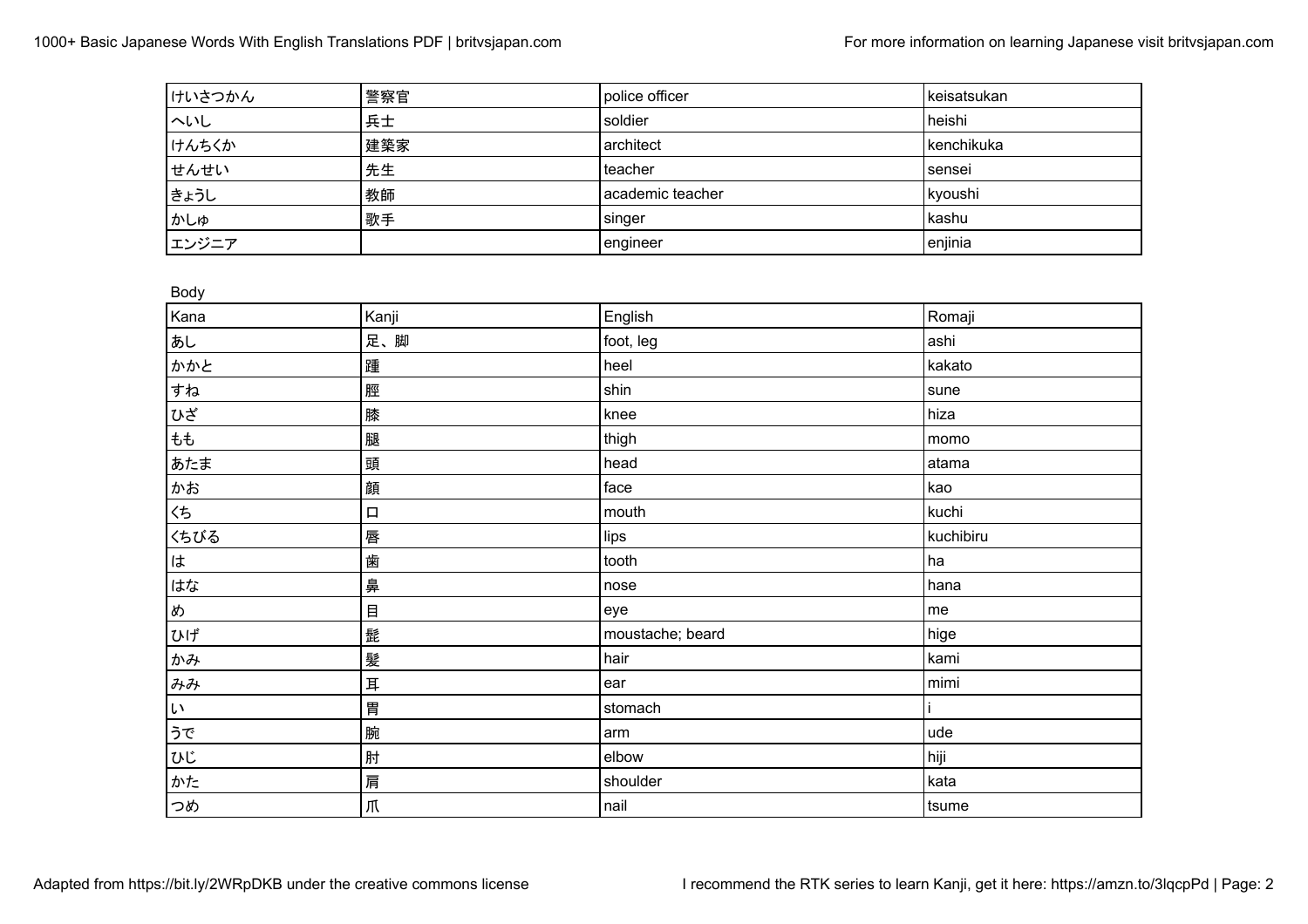| て                                            | 手     | hand                   | te         |
|----------------------------------------------|-------|------------------------|------------|
| てくび                                          | 手首    | wrist                  | tekubi     |
| てのひら                                         | 掌、手の平 | palm of hand           | te-no-hira |
| ゆび                                           | 指     | finger; toe            | yubi       |
| しり                                           | 尻     | buttocks               | shiri      |
| おなか                                          | お腹    | abdomen                | o-naka     |
| はら                                           | 腹     | abdomen                | hara       |
| かんぞう                                         | 肝臓    | liver                  | kanzō      |
| きも                                           | 肝     | liver                  | kimo       |
| きんにく                                         | 筋肉    | muscle                 | kin'niku   |
| くび                                           | 首     | neck                   | kubi       |
| こころ                                          | 心     | heart [as in feelings] | kokoro     |
| こし                                           | 腰     | waist, hip             | koshi      |
| しんぞう                                         | 心臓    | heart                  | shinzō     |
| せなか                                          | 背中    | back                   | senaka     |
| $\ensuremath{\mathop{\not\!\!{E}}\nolimits}$ | 血     | blood                  | chi        |
| にく                                           | 肉     | meat                   | niku       |
| はだ                                           | 肌、膚   | skin                   | hada       |
| ひふ                                           | 皮膚    | skin                   | hifu       |
| ほね                                           | 骨     | bone                   | hone       |
| むね                                           | 胸     | chest                  | mune       |
| かぜ                                           | 風邪    | cold [illness]         | kaze       |
| げり                                           | 下痢    | diarrhea               | geri       |
| びょうき                                         | 病気    | illness                | byōki      |

Family

| Kana  | Kanji | English         | Romaji   |
|-------|-------|-----------------|----------|
| かぞく   | 家族    | family          | kazoku   |
| りょうしん | 両親    | parents         | ryoushin |
| こども   | 子供    | children, child | l kodomo |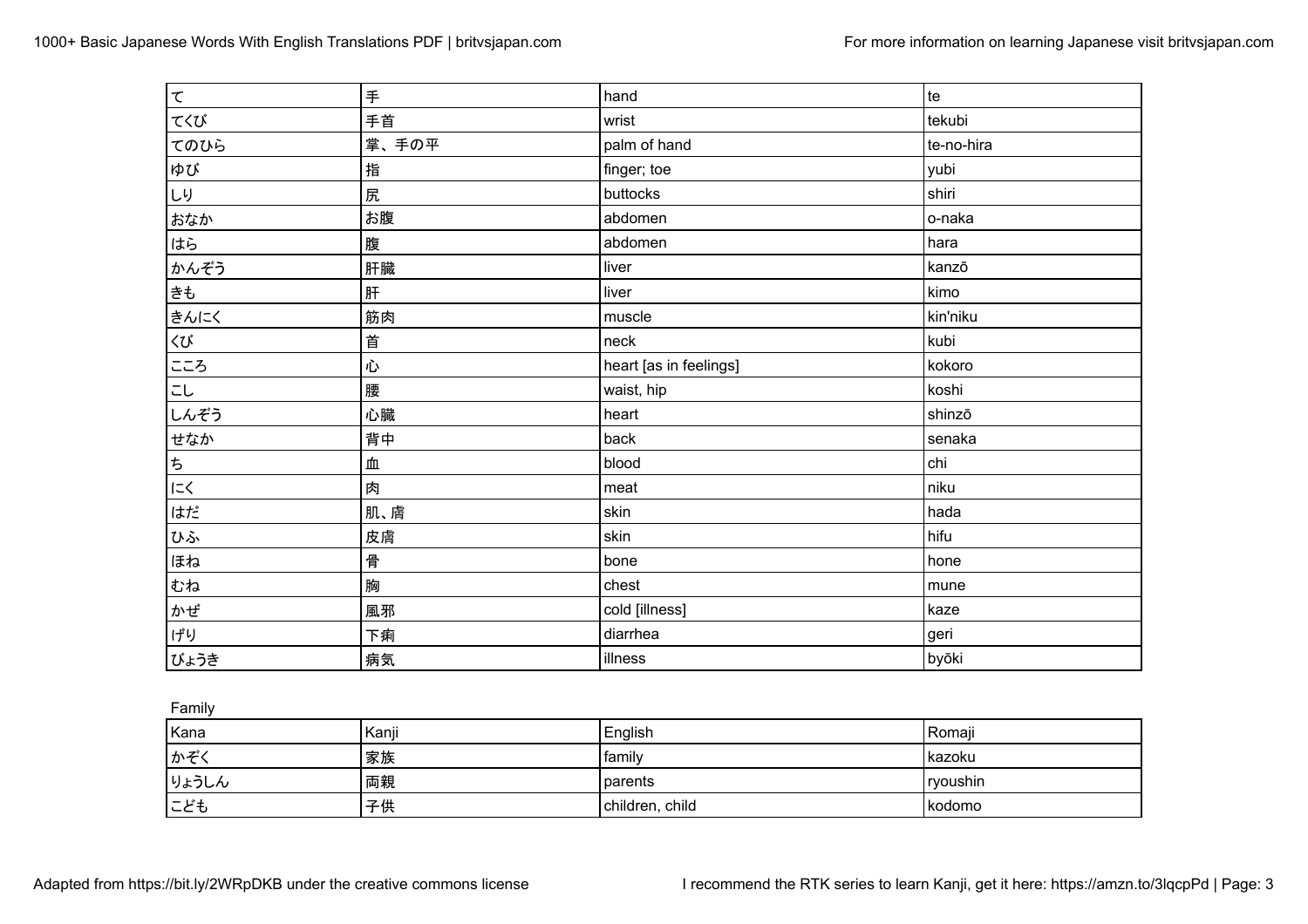| ちち        | 父     | father                  | chichi, otou-san |
|-----------|-------|-------------------------|------------------|
| はは        | 母     | mother                  | haha, okaa-san   |
| つま        | 妻     | wife                    | Itsuma           |
| おっと       | 夫     | husband                 | otto             |
| あに        | 兄     | older brother           | ani, onī-san     |
| あね        | 姉     | older sister            | ane, onē-san     |
| おとうと      | 弟     | younger brother         | otōto            |
| いもうと      | 妹     | younger sister          | imōto            |
| きょうだい     | 兄弟    | brothers                | siblings, kyōdai |
| しまい       | 姉妹    | sisters                 | shimai           |
| そふ        | 祖父    | grandfather             | sofu, ojii-san   |
| そぼ        | 祖母    | grandmother             | sobo, obaa-san   |
| まご        | 孫     | grandchild              | mago             |
| おじ        | 伯父、叔父 | uncle                   | oji, oji-san     |
| おば        | 伯母、叔母 | aunt                    | oba, oba-san     |
| いとこ       | 従兄弟   | cousin (male)           | itoko            |
| いとこ       | 従姉妹   | cousin (female)         | itoko            |
| じゅうけい、いとこ | 従兄    | cousin (elder male)     | jūkei, itoko     |
| じゅうし、いとこ  | 従姉    | cousin (elder female)   | jūshi, itoko     |
| じゅうまい、いとこ | 従妹    | cousin (younger female) | jūmai, itoko     |
| じゅうてい、いとこ | 従弟    | cousin (younger male)   | jūtei, itoko     |
| めい        | 姪     | niece                   | mei              |
| おい        | 甥     | nephew                  | oi               |

Life

| Kana | Kanji | English          | Romaii     |
|------|-------|------------------|------------|
| いきもの | 生き物   | living creatures | ikimono    |
| ばけもの | 化け物   | monster          | l bakemono |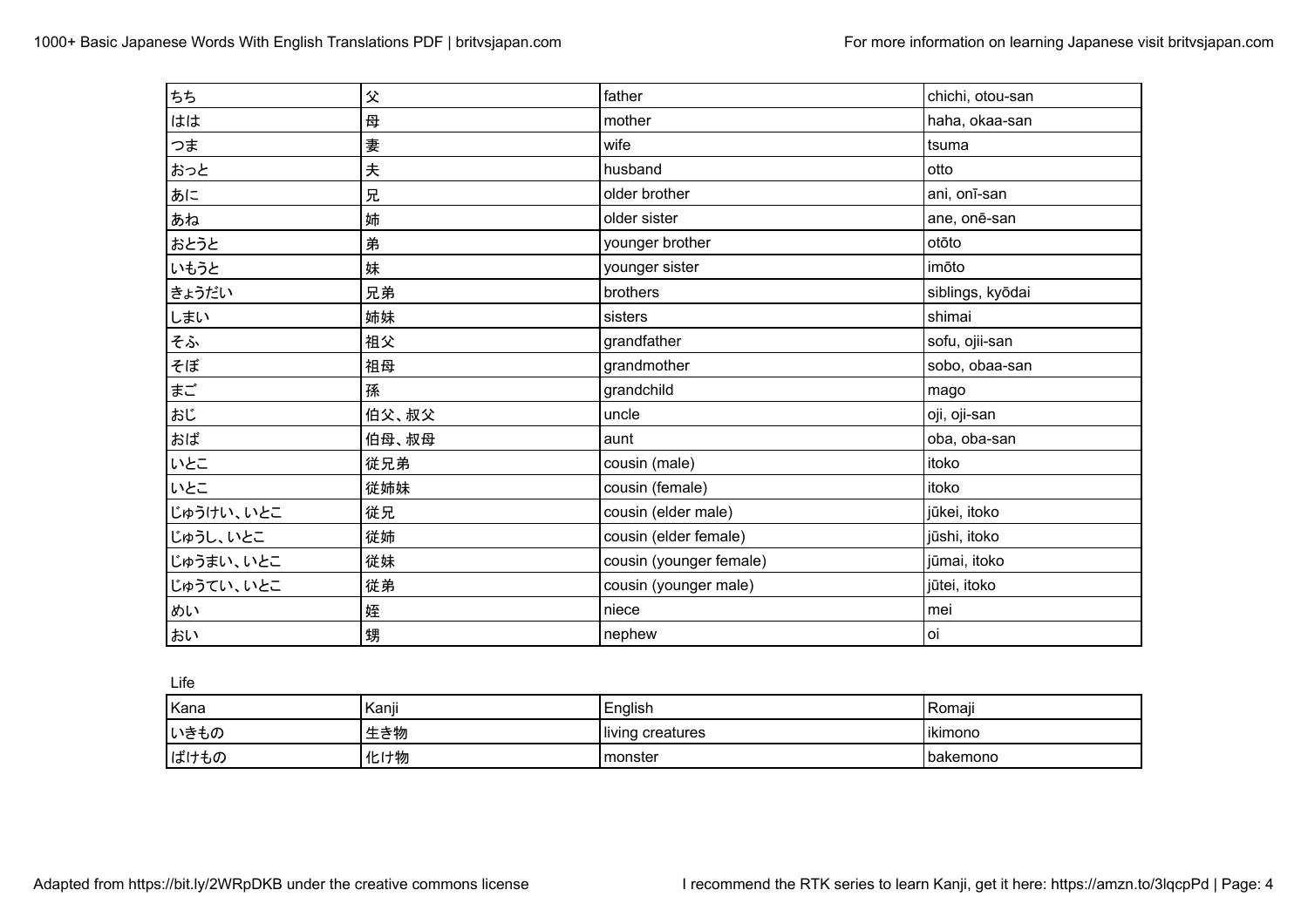| Animals |              |              |            |
|---------|--------------|--------------|------------|
| Kana    | Kanji        | English      | Romaji     |
| どうぶつ    | 動物           | animal       | dōbutsu    |
| チーター    |              | cheetah      | chītā      |
| いぬ      | 犬            | dog          | inu        |
| ねこ      | 猫            | cat          | neko       |
| うし      | $\ddagger$   | cow          | ushi       |
| ぶた      | 豚            | pig          | buta       |
| うま      | 馬            | horse        | uma        |
| ひつじ     | $\ddot{\mp}$ | sheep        | hitsuji    |
| さる      | 猿            | monkey       | saru       |
| ねずみ     | 鼠            | mouse, rat   | nezumi     |
| とら      | 虎            | tiger        | tora       |
| オオカミ    | 狼            | wolf         | ōkami      |
| うさぎ     | 兎            | rabbit       | usagi      |
| りゅう、たつ  | 竜            | dragon       | ryū, tatsu |
| しか      | 鹿            | deer         | shika      |
| かえる     | 蛙            | frog         | kaeru      |
| がま      | 蟇            | toad         | gama       |
| LL      | 獅子           | lion         | shishi     |
| キリン     | 麒麟           | giraffe      | kirin      |
| ぞう      | 象            | elephant     | zō         |
| とり      | 鳥            | bird         | tori       |
| にわとり    | 鶏            | chicken      | niwatori   |
| すずめ     | 雀            | sparrow      | suzume     |
| からす     | 烏、鴉          | crow, raven  | karasu     |
| わし      | 鷲            | eagle        | washi      |
| たか      | 鷹            | hawk, falcon | taka       |
| さかな     | 魚            | fish         | sakana     |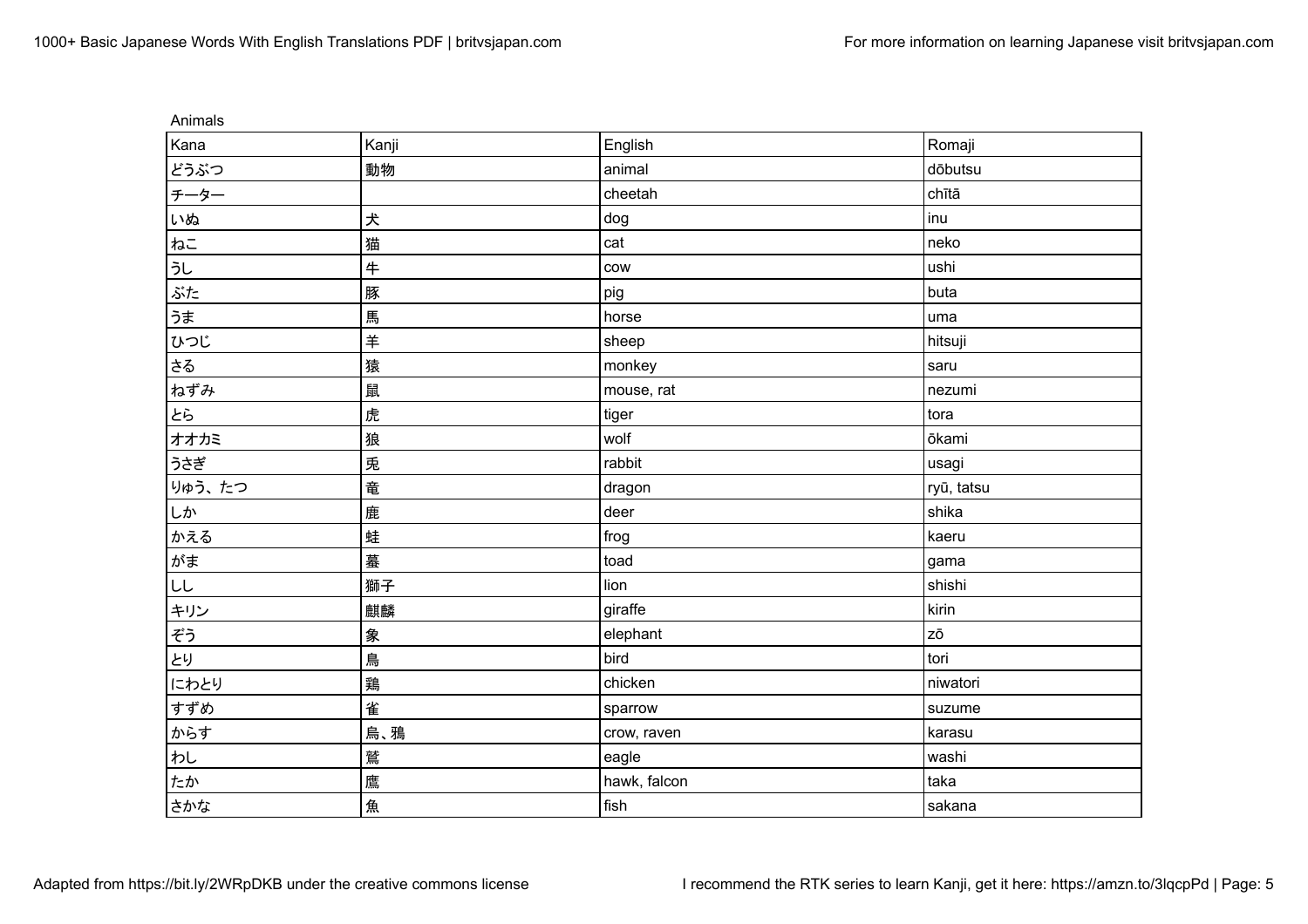| たい                                                                        | 鯛    | red snapper     | tai         |
|---------------------------------------------------------------------------|------|-----------------|-------------|
| えび                                                                        | 海老   | shrimp, lobster | ebi         |
| いわし                                                                       | 鰯    | sardine         | iwashi      |
| まぐろ                                                                       | 鮪    | tuna            | maguro      |
| かつお                                                                       | 鰹    | bonito          | katsuo      |
| さんま                                                                       | 秋刀魚  | pike            | sanma       |
| あじ                                                                        | 鰺    | horse mackerel  | aji         |
| $\boxed{\begin{aligned} \frac{1}{2} \mathbf{1} \mathbf{2} \end{aligned}}$ | 鯖    | mackerel        | saba        |
| イカ                                                                        | 烏賊   | squid           | ika         |
| タコ                                                                        | 蛸、章魚 | octopus         | tako        |
| むし                                                                        | 虫    | insect          | mushi       |
| ちょう                                                                       | 蝶    | butterfly       | chō         |
| ガ                                                                         | 蛾    | moth            | ga          |
| せみ                                                                        | 蝉    | cicada          | semi        |
| トンボ                                                                       | 蜻蛉   | dragonfly       | tonbo       |
| バッタ                                                                       | 飛蝗   | grasshopper     | batta       |
| クモ                                                                        | 蜘蛛   | spider          | kumo        |
| ホタル                                                                       | 蛍    | firefly         | hotaru      |
| ハエ                                                                        | 蝿、蠅  | housefly        | hae         |
| $\sqrt{2}$                                                                | 蚊    | mosquito, gnat  | ka          |
| ゴキブリ                                                                      | 蜚蠊   | cockroach       | gokiburi    |
| カタツムリ                                                                     | 蝸牛   | snail           | katatsumuri |
| ナメクジ                                                                      | 蛞蝓   | slug            | namekuji    |
| ミミズ                                                                       | 蚯蚓   | earthworm       | mimizu      |
| かい                                                                        | 貝    | shellfish       | kai         |
| かいがら                                                                      | 貝殻   | shell           | kaigara     |
| トカゲ                                                                       | 蜥蜴   | lizard          | tokage      |
| へび                                                                        | 蛇    | snake           | hebi        |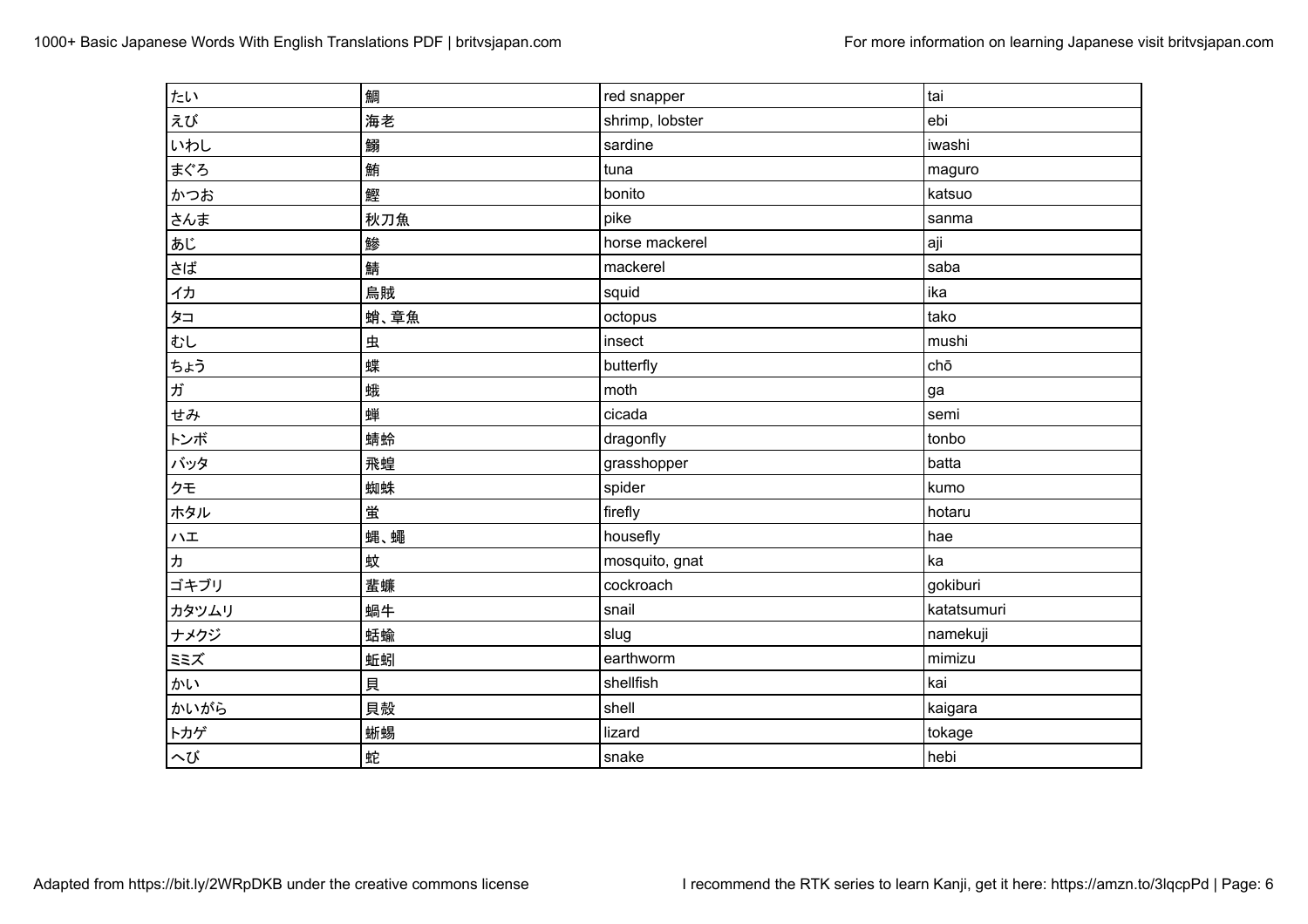| Plants     |       |             |                |
|------------|-------|-------------|----------------|
| Kana       | Kanji | English     | Romaji         |
| しょくぶつ      | 植物    | shokubutsu  | plants         |
| くさ         | 草     | kusa        | grass          |
| はな         | 花     | hana        | flower         |
| $\partial$ | 実     | mi          | fruit          |
| き          | 木     | ki          | tree           |
| は or はっぱ   | 葉、葉っぱ | ha or happa | leaf           |
| ね or ねっこ   | 根、根っ子 | ne or nekko | root           |
| くき         | 茎     | kuki        | stem           |
| きのこ        | 茸     | kinoko      | mushroom       |
| ∤きく        | 菊     | kiku        | chrysanthemum  |
| まくら        | 桜     | sakura      | cherry blossom |

Crops

| o que     |       |                         |                |
|-----------|-------|-------------------------|----------------|
| Kana      | Kanji | English                 | Romaji         |
| こめ        | 米     | uncooked rice           | kome           |
| いね        | 稲     | rice growing in a field | ine            |
| むぎ        | 麦     | wheat, barley, oats     | mugi           |
| やさい       | 野菜    | vegetable               | yasai          |
| くだもの      | 果物    | fruit for eating        | kudamono       |
| いも        | 芋     | potato                  | imo            |
| まめ        | 豆     | beans, peas             | mame           |
| だいこん      | 大根    | Japanese white radish   | daikon         |
| にんじん      | 人参    | carrot                  | ninjin         |
| リンゴ       | 林檎    | apple                   | ringo          |
| ミカン       | 蜜柑    | mandarin orange         | mikan          |
| バナナ、かんしょう | 甘蕉    | banana                  | banana, kanshō |
| ナシ        | 梨     | pear                    | nashi          |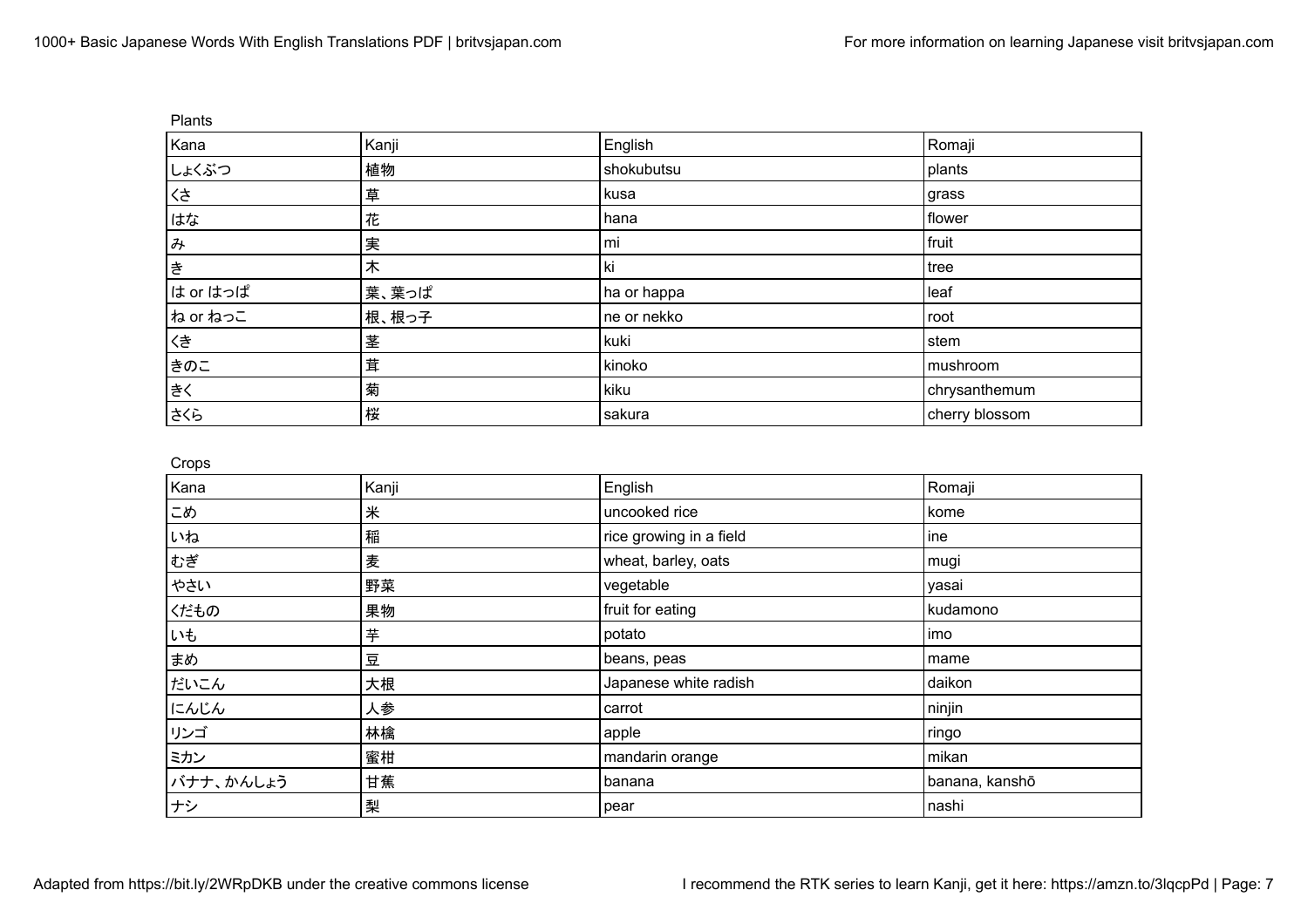| クリ      | 栗     | chestnut tree       | kuri               |
|---------|-------|---------------------|--------------------|
| モモ      | 桃     | peach               | momo               |
| トマト、ばんか | 蕃茄    | tomato              | tomato, banka      |
| スイカ     | 西瓜    | watermelon          | suika              |
|         |       |                     |                    |
| Food    |       |                     |                    |
| Kana    | Kanji | English             | Romaji             |
| たべもの    | 食べ物   | food                | tabemono           |
| ちょうしょく  | 朝食    | breakfast           | chōshoku, asagohan |
| ひるごはん   | 昼御飯   | lunch               | hirugohan          |
| ばんごはん   | 晩御飯   | supper              | bangohan           |
| ごはん     | 御飯    | cooked rice or food | gohan              |
| みそ      | 味噌    | miso                | miso               |
| りょうり    | 料理    | cooking             | ryōri              |
| サラダ     |       | salad               | sarada             |
| デザート    |       | dessert             | dezāto             |
| パン      |       | bread               | pan                |
| サンドイッチ  |       | sandwich            | sandoitchi         |
| おやつ     | 間食    | snack               | oyatsu             |
| アイスクリーム |       | ice cream           | aisukurīmu         |

Drink

|        | -     |                |          |
|--------|-------|----------------|----------|
| Kana   | Kanji | English        | Romaji   |
| のみもの   | 飲み物   | drink/beverage | nomimono |
| ちゃ     | 茶     | tea            | cha      |
| おちゃ    | お茶    | green tea      | ocha     |
| コーヒー   | 珈琲    | coffee         | kōhī     |
| ぎゅうにゅう | 牛乳    | milk           | gyūnyū   |
| みず     | 水     | water          | mizu     |
| ビール    |       | beer           | bīru     |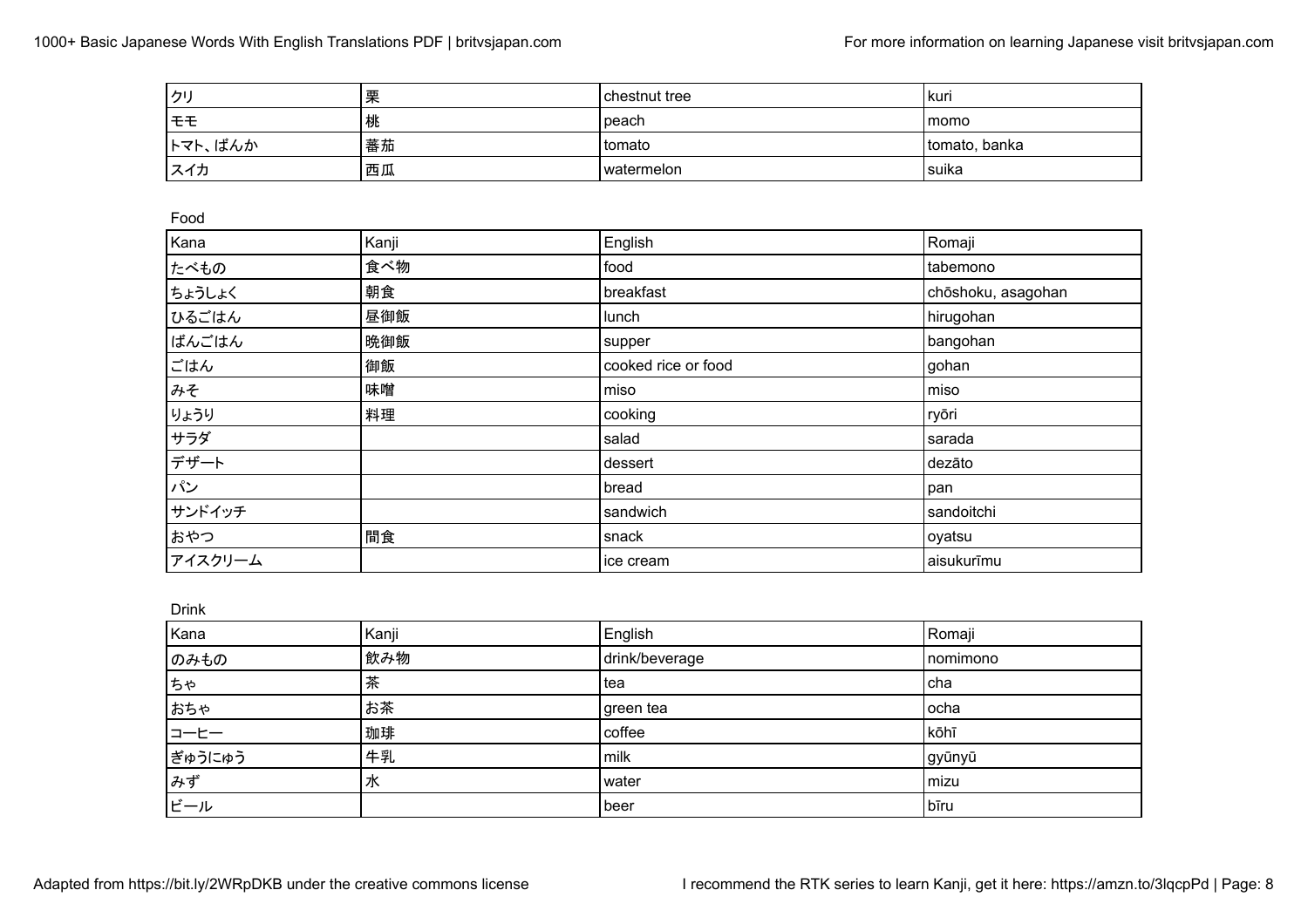| wine |  | wain |
|------|--|------|
|------|--|------|

Seasoning

| Kana | Kanji | English   | Romaji |
|------|-------|-----------|--------|
| さとう  | 砂糖    | sugar     | satō   |
| しお   | 塩     | salt      | l shio |
| しょうゆ | 醤油    | soy sauce | shōyu  |

| Time      |             |              |                 |
|-----------|-------------|--------------|-----------------|
| Kana      | Kanji       | English      | Romaji          |
| じかん       | 時間          | time         | jikan           |
| とき、じ      | 時           | $\sim$ hours | toki, ji        |
| こよみ、カレンダー | 暦           | calendar     | koyomi, karendā |
| ふん        | 分           | minute       | fun             |
| びょう       | 秒           | second       | byō             |
| ひ、にち      | $\boxminus$ | day          | hi, nichi       |
| つき、げつ     | 月           | month        | tsuki, gatsu    |
| いちがつ      | 一月          | january      | ichigatsu       |
| にがつ       | 二月          | february     | nigatsu         |
| さんがつ      | 三月          | march        | sangatsu        |
| しがつ       | 四月          | april        | shigatsu        |
| ごがつ       | 五月          | may          | gogatsu         |
| ろくがつ      | 六月          | june         | rokugatsu       |
| しちがつ      | 七月          | july         | shichigatsu     |
| はちがつ      | 八月          | august       | hachigatsu      |
| くがつ       | 九月          | september    | kugatsu         |
| じゅうがつ     | 十月          | october      | jūgatsu         |
| じゅういちがつ   | 十一月         | november     | jūichigatsu     |
| じゅうにがつ    | 十二月         | december     | jūnigatsu       |
| とし、ねん     | 年           | year         | toshi, nen      |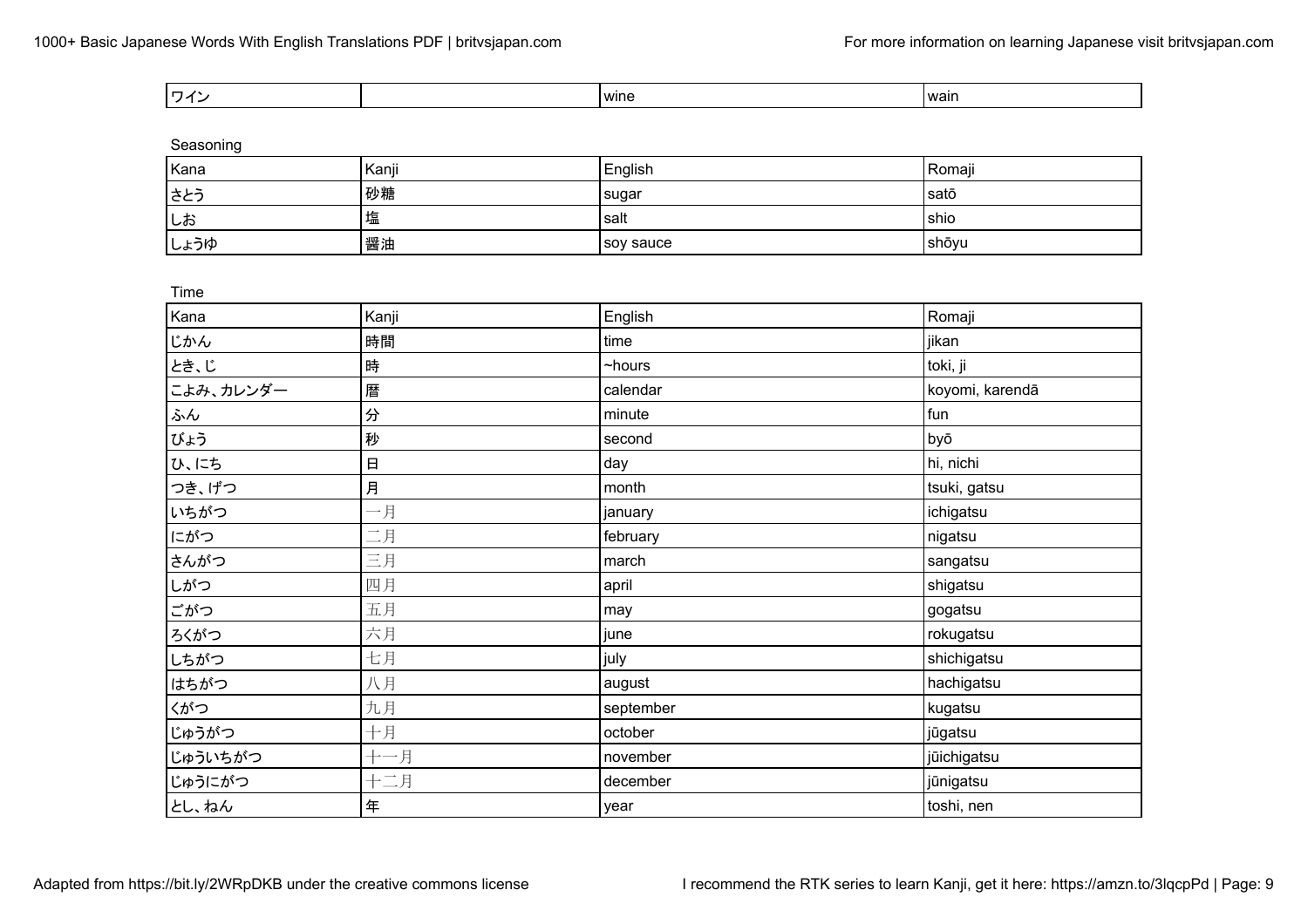| きょねん         | 去年  | last year      | kyonen                |
|--------------|-----|----------------|-----------------------|
| にとし          | 今年  | this year      | kotoshi               |
| らいねん         | 来年  | next year      | rainen                |
| きのう、さくじつ     | 昨日  | yesterday      | kinō, sakujitsu       |
| まょう          | 今日  | today          | kyō                   |
| あした、あす、みょうにち | 明日  | tomorrow       | ashita, asu, myōnichi |
| ∤あさ          | 朝   | morning        | asa                   |
| けさ           | 今朝  | this morning   | kesa                  |
| ひる           | 昼   | afternoon      | hiru                  |
| ゆうがた         | 夕方  | evening        | yūgata                |
| ぱん           | 晩   | evening        | ban                   |
| よる           | 夜   | evening, night | yoru                  |
| ようび          | 曜日  | $\neg$ day     | yōbi                  |
| しゅう          | 週   | week           | shū                   |
| せんしゅう        | 先週  | last week      | senshū                |
| こんしゅう        | 今週  | this week      | konshū                |
| らいしゅう        | 来週  | next week      | raishū                |
| いっしゅうかん      | 一週間 | one week       | isshūkan              |

### Week Days

| Kana  | Kanji | English   | Romaji     |
|-------|-------|-----------|------------|
| にちようび | 日曜日   | Sunday    | nichi-yōbi |
| げつようび | 月曜日   | Monday    | getsu-yōbi |
| かようび  | 火曜日   | Tuesday   | ka-yōbi    |
| すいようび | 水曜日   | Wednesday | sui-yōbi   |
| もくようび | 木曜日   | Thursday  | moku-yōbi  |
| きんようび | 金曜日   | Friday    | kin-yōbi   |
| どようび  | 土曜日   | Saturday  | do-yōbi    |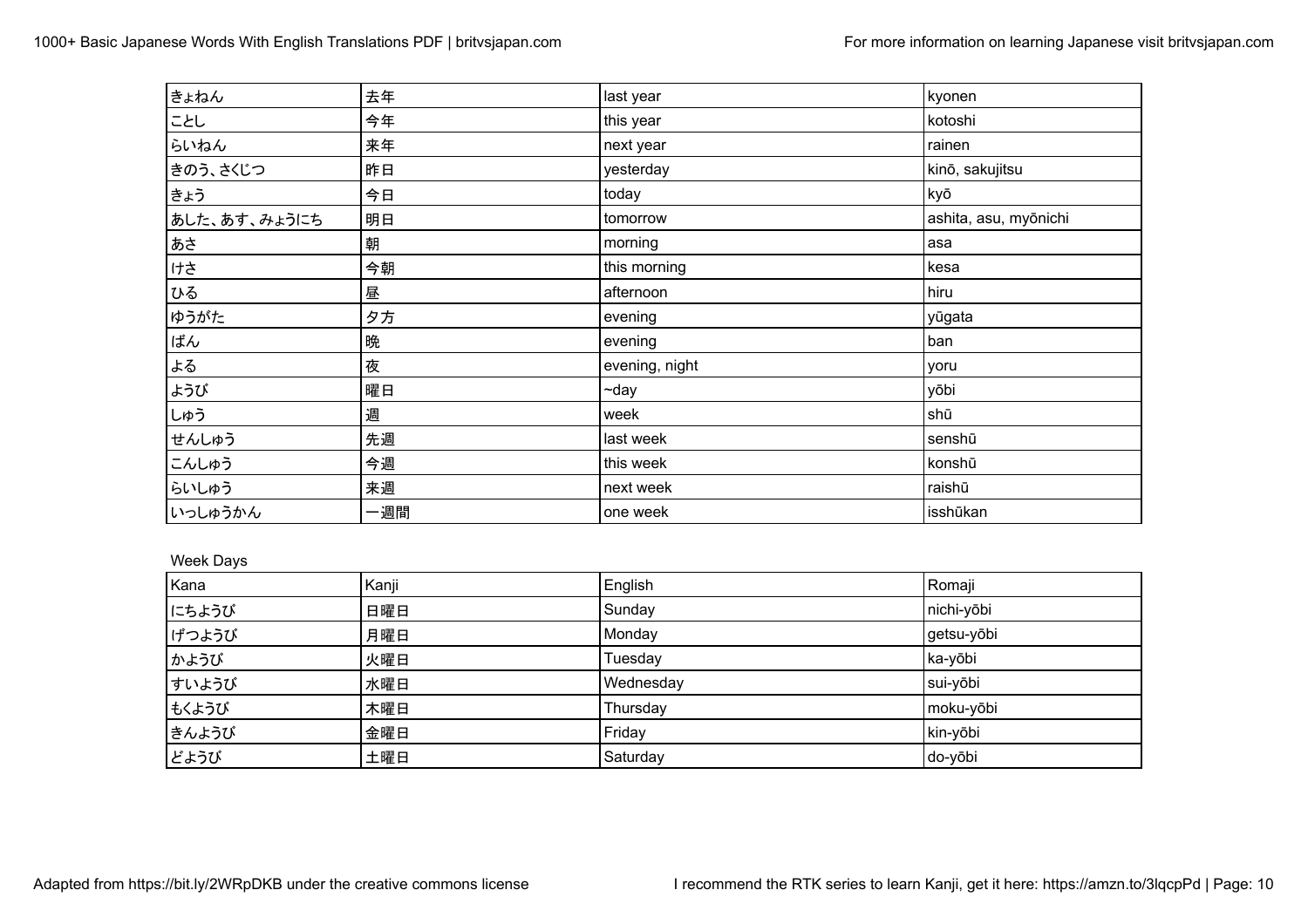| Weather |       |                    |          |
|---------|-------|--------------------|----------|
| Kana    | Kanji | English            | Romaji   |
| たいよう    | 太陽    | sun                | taiyō    |
| つき      | 月     | moon               | tsuki    |
| ほし      | 星     | star               | hoshi    |
| てんき     | 天気    | weather            | tenki    |
| はれ      | 晴れ    | clear weather      | hare     |
| あめ      | 雨     | rain               | ame      |
| くもり     | 曇り    | cloudy             | kumori   |
| ゆき      | 雪     | snow               | yuki     |
| かぜ      | 風     | wind               | kaze     |
| かみなり    | 雷     | thunder, lightning | kaminari |
| たいふう    | 台風    | typhoon            | taifū    |
| あらし     | 嵐     | storm              | arashi   |
| そら      | 空     | Sky                | sora     |

## Directions and positions

| Kana    | Kanji | English     | Romaji  |
|---------|-------|-------------|---------|
| きた      | 北     | north       | kita    |
| ひがし     | 東     | east        | higashi |
| みなみ     | 南     | south       | minami  |
| にし      | 西     | west        | nishi   |
| $=$ $=$ |       | here        | koko    |
| そこ      |       | there       | soko    |
| あそこ     |       | over there  | asoko   |
| みぎ      | 右     | right       | migi    |
| ひだり     | 左     | left        | hidari  |
| うえ      | 上     | above, up   | ue      |
| した      | 下     | below, down | shita   |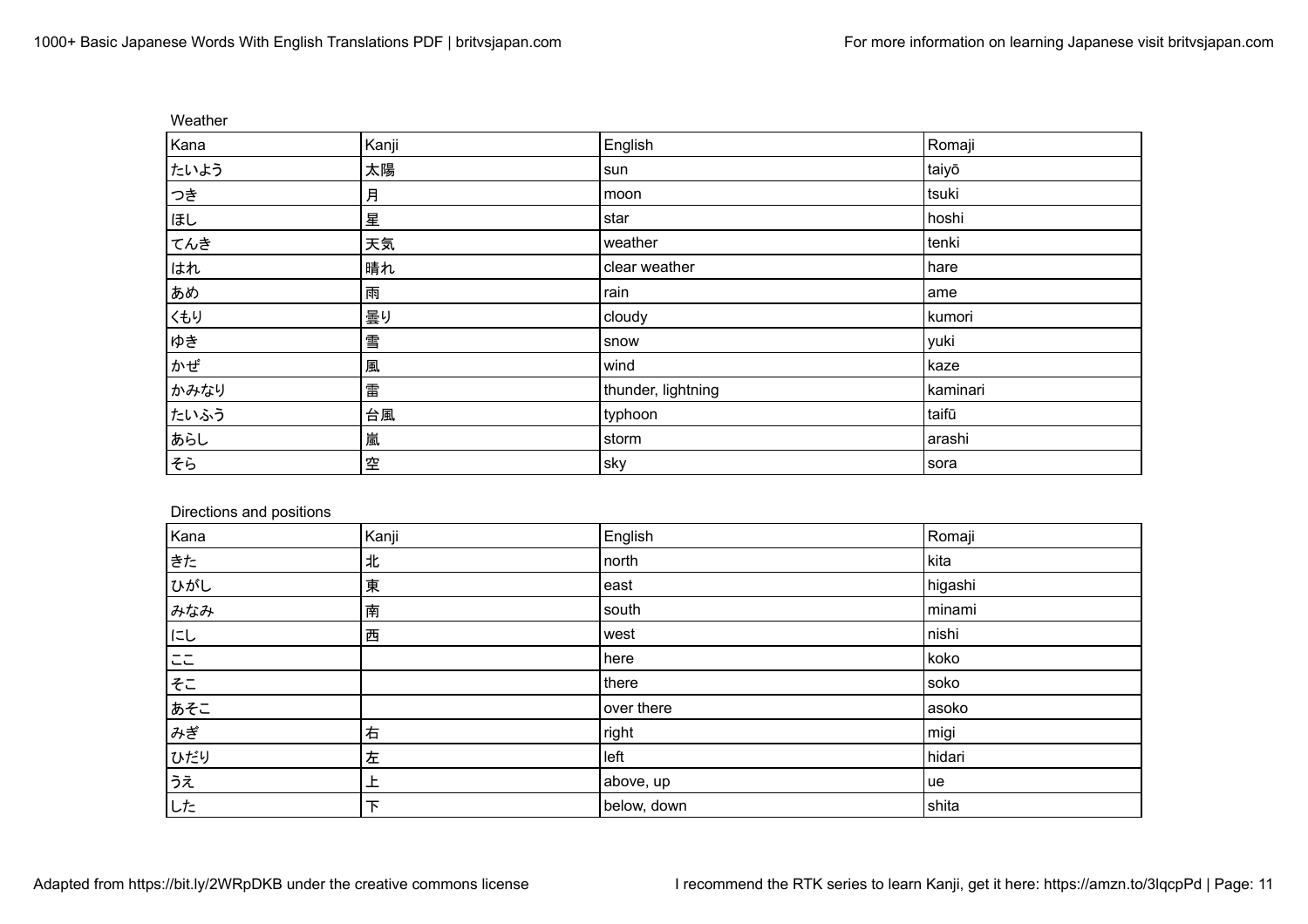| まえ  | 前   | front                         | l mae   |
|-----|-----|-------------------------------|---------|
| うしろ | 後   | behind                        | ushiro  |
| もこう | 向こう | the other side, opposite side | mukō    |
| ななめ | 斜め  | diagonal                      | Inaname |
| てまえ | 手前  | nearer, more in front         | l temae |
| とおい | 遠い  | far                           | tooi    |
| ちかい | 近い  | near, close                   | chikai  |

Materials

| Kanji | English             | Romaji    |
|-------|---------------------|-----------|
| 水     | water               | mizu      |
| 湯     | hot water           | <b>yu</b> |
| 氷     | ice                 | kōri      |
| 湯気    | steam               | yuge      |
| 火     | fire                | hi        |
|       | gas                 | gasu      |
| 空気    | air, atmosphere     | kūki      |
| 土     | earth, ground       | tsuchi    |
| 金属    | metal, metallic     | kinzoku   |
| 泥     | mud, mire           | doro      |
| 煙     | smoke               | kemuri    |
| 鉄     | iron [Fe]           | tetsu     |
| 銅     | copper [Cu]         | dō        |
| 金     | gold [Au]; money    | kin       |
| 銀     | silver [Ag]; wealth | gin       |
| 鉛     | lead [Pb]           | namari    |
| 塩     | salt [NaCl]         | shio      |
|       |                     |           |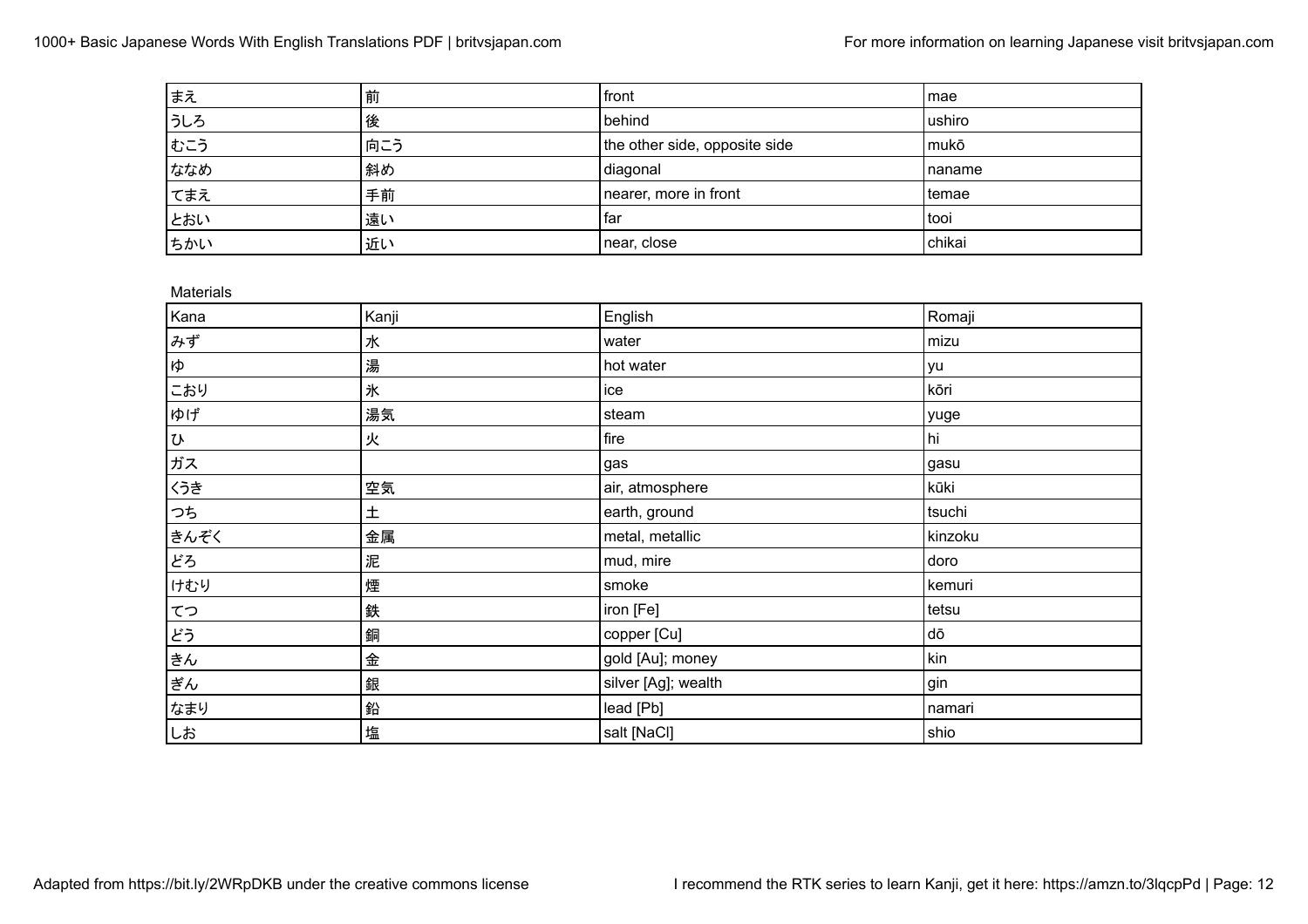# Weights and measures

| Kana        | English    | Romaji               |
|-------------|------------|----------------------|
| メートル        | meter      | mētoru               |
| リットル        | litre      | rittoru              |
| グラム         | gram       | guramu               |
| キロ          | kilo-      | kiro                 |
| ミリ          | milli-     | miri                 |
| センチメートル、センチ | centimeter | senchimētoru, senchi |
| インチ         | linch      | inchi                |

#### Society

| Kana     | Kanji | English                         | Romaji                      |
|----------|-------|---------------------------------|-----------------------------|
| しゃかい     | 社会    | society                         | shakai                      |
| けいざい     | 経済    | economy, economics              | keizai                      |
| かいしゃ     | 会社    | company                         | kaisha                      |
| かいぎ      | 会議    | meeting                         | kaigi                       |
| がっこう     | 学校    | school                          | gakkō                       |
| やくしょ     | 役所    | local government office         | yakusho                     |
| みせ       | 店     | store                           | mise                        |
| ホテル      |       | hotel                           | hoteru                      |
| こうじょう    | 工場    | factory                         | kōjō                        |
| かね       | 金     | money                           | kane (most commonly o-kane) |
| さつ       | 札     | bill [e.g. a thousand-yen bill] | satsu                       |
| こぜに      | 小銭    | small change                    | kozeni                      |
| つりせん     | 釣り銭   | change                          | tsurisen                    |
| おつり      | お釣り   | change                          | otsuri                      |
| じどうはんばいき | 自動販売機 | vending machine                 | jidōhanbaiki                |
| きっぷ      | 切符    | ticket                          | kippu                       |
| ∤きって     | 切手    | stamp                           | kitte                       |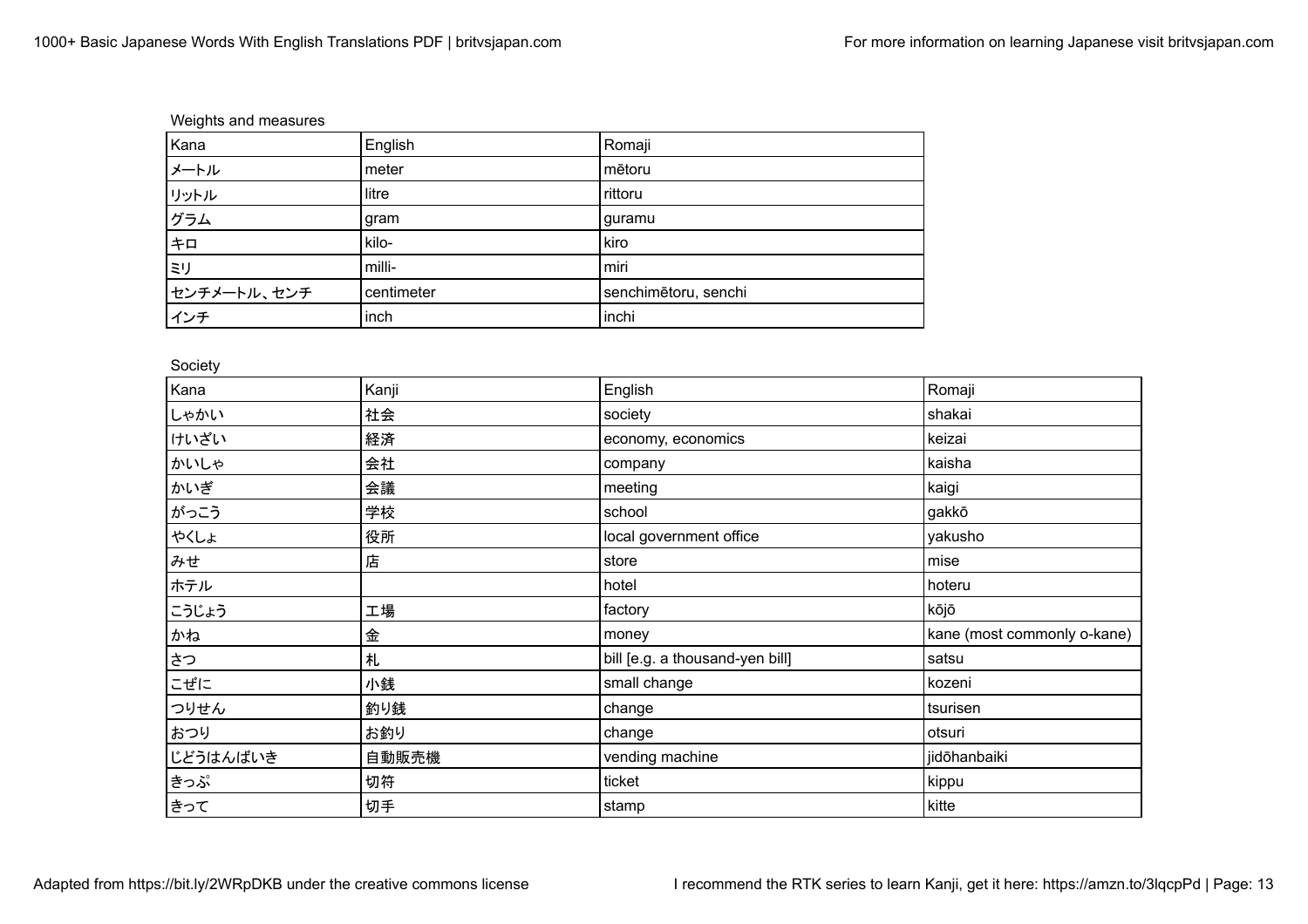# Human made objects

Home

| Kana    | Kanji | English         | Romaji    |
|---------|-------|-----------------|-----------|
| つくえ     | 机     | desk            | tsukue    |
| いす      | 椅子    | chair, position | isu       |
| たたみ     | 畳     | a tatami mat    | tatami    |
| と       | 戸     | door            | to        |
| とびら     | 扉     | door panel      | tobira    |
| ドア      |       | door            | doa       |
| まど      | 窓     | window          | mado      |
| ふとん     | 布団    | futon           | futon     |
| げんかん    | 玄関    | entrance        | genkan    |
| いえ      | 家     | house, home     | ie        |
| エレベーター  |       | elevator        | erebētā   |
| エスカレーター |       | escalator       | esukarētā |
| でんき     | 電気    | electricity     | denki     |

Tools

| Kana  | Kanji | English              | Romaji  |
|-------|-------|----------------------|---------|
| くぎ    | 釘     | nail, spike          | kugi    |
| ひも    | 紐     | string, cord         | himo    |
| なわ    | 縄     | rope, string         | nawa    |
| ふくろ   | 袋     | pocket, bag          | fukuro  |
| かばん   | 鞄     | leather bag          | kaban   |
| かさ    | 傘     | umbrella, parasol    | kasa    |
| かぎ    | 鍵     | key                  | kagi    |
| ちょうこく | 彫刻    | sculpture, engraving | chōkoku |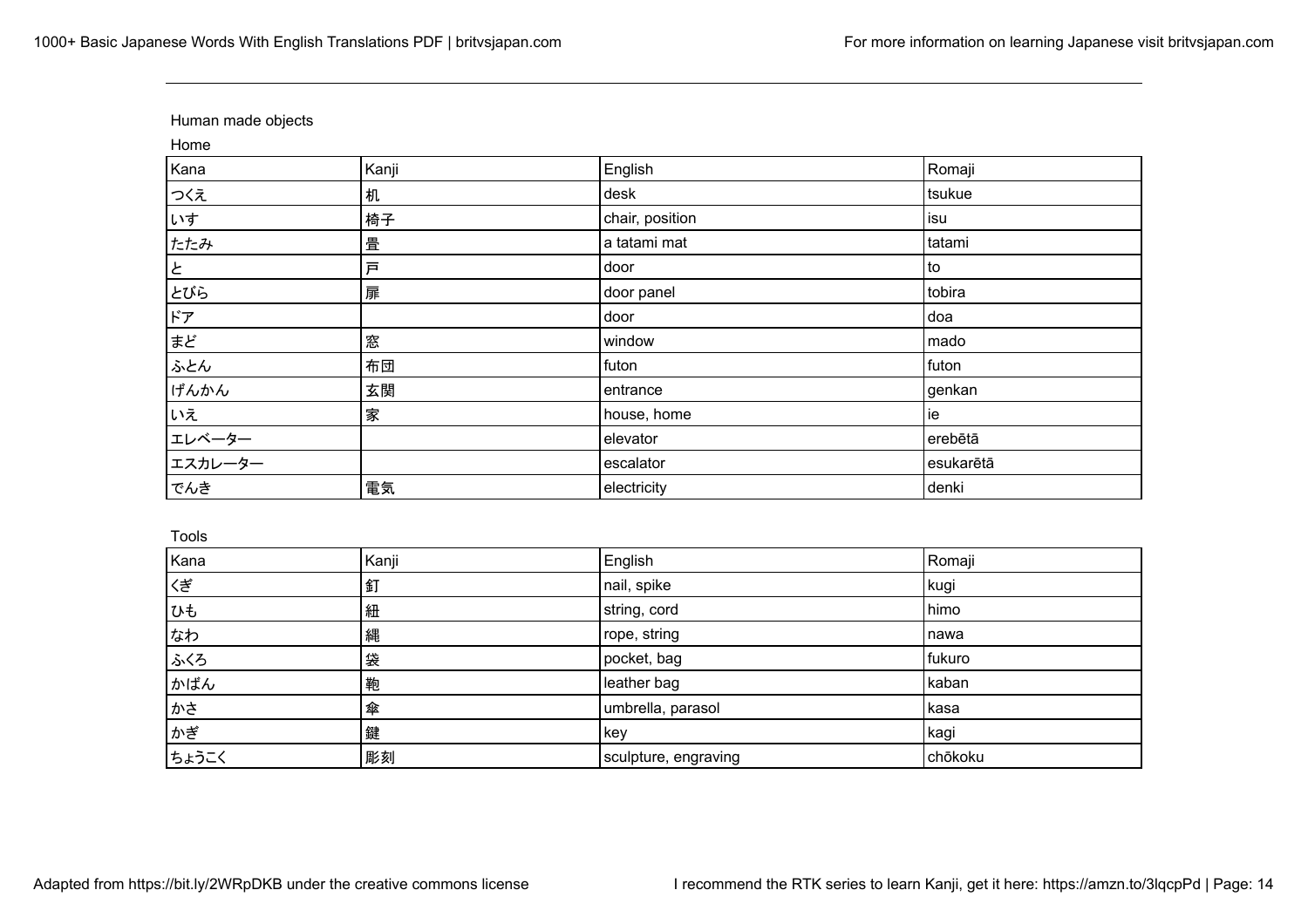| Stationery |       |                               |                |
|------------|-------|-------------------------------|----------------|
| Kana       | Kanji | English                       | Romaji         |
| ぶんぼうぐ      | 文房具   | quill                         | bunbōgu        |
| インク        |       | ink                           | inku           |
| ペン         |       | pen                           | pen            |
| ボールペン      |       | ball-point pen                | börupen        |
| まんねんひつ     | 万年筆   | fountain pen                  | mannenhitsu    |
| えんぴつ       | 鉛筆    | pencil                        | enpitsu        |
| ふで         | 筆     | brush for writing or painting | fude           |
| チョーク       |       | chalk                         | chōku          |
| けしゴム       | 消しゴム  | eraser                        | keshigomu      |
| えんぴつけずり    | 鉛筆削り  | pencil sharpener              | enpitsu-kezuri |
| じょうぎ       | 定規    | ruler                         | jōgi           |
| ノート        |       | notebook                      | nōto           |
| にっき        | 日記    | diary                         | nikki          |
| カバー        |       | book cover                    | kabā           |
| ふうとう       | 封筒    | envelope                      | tūtō           |
| はさみ        | 鋏     | scissors                      | hasami         |
| ホッチキス      |       | stapler                       | hotchikisu     |

Clothes

| Kana | Kanji | English           | Romaji |
|------|-------|-------------------|--------|
| ふく   | 服     | clothes           | fuku   |
| ようふく | 洋服    | western clothing  | yōfuku |
| きもの  | 着物    | kimono            | kimono |
| わふく  | 和服    | Japanese clothing | wafuku |
| そで   | 袖     | sleeve            | sode   |
| えり   | 襟     | lapel, collar     | eri    |
| ボタン  |       | button            | botan  |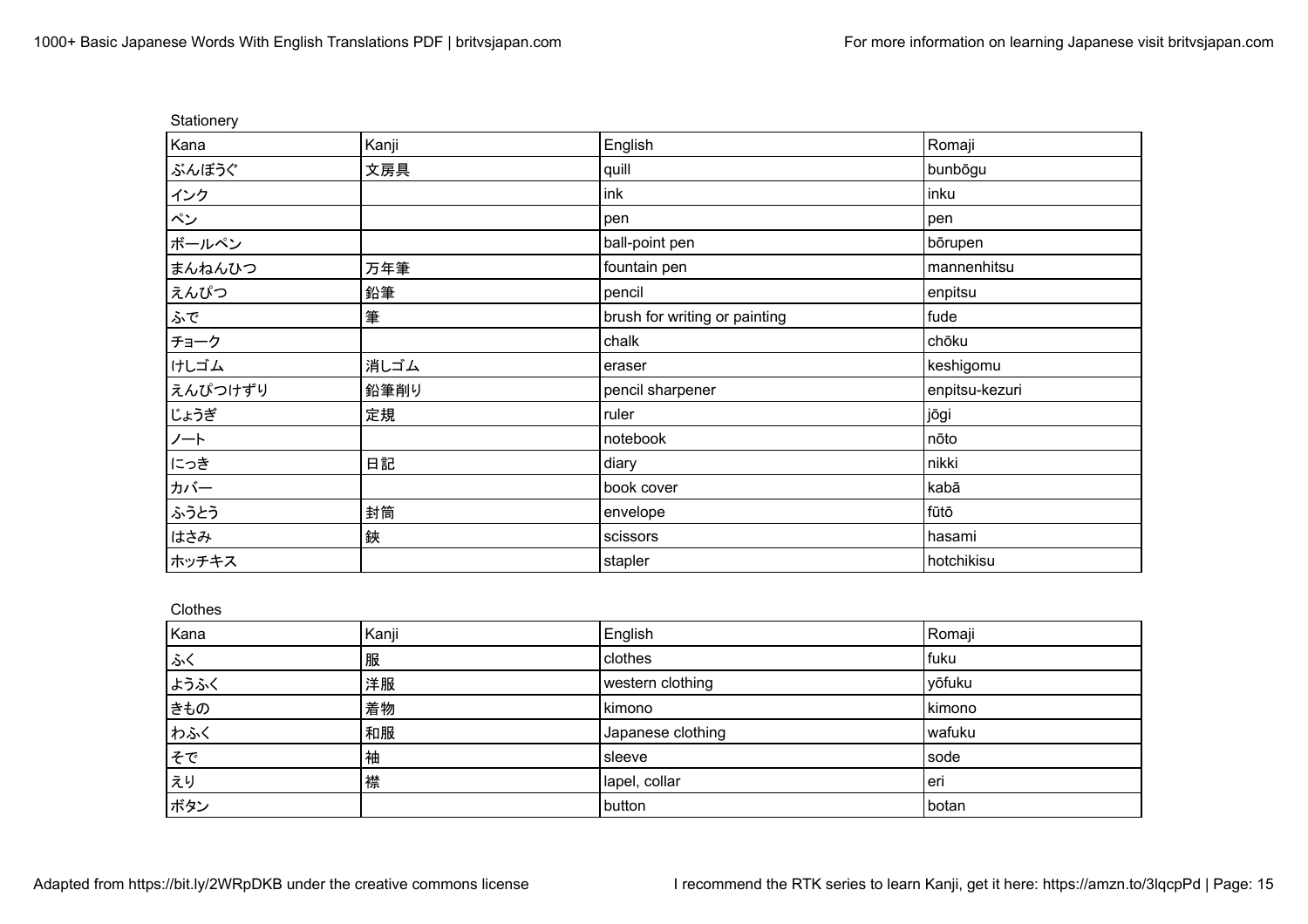| チャック  |    | zipper, fastener | chakku     |
|-------|----|------------------|------------|
| │ジッパー |    | zipper, fastener | jippā      |
| ファスナー |    | zipper, fastener | fasunā     |
| ベルト   |    | belt             | beruto     |
| くつ    | 靴  | I shoe           | l kutsu    |
| くつした  | 靴下 | <b>sock</b>      | kutsushita |
| めがね   | 眼鏡 | glasses          | megane     |

| Transport |       |                   |         |
|-----------|-------|-------------------|---------|
| Kana      | Kanji | English           | Romaji  |
| てつどう      | 鉄道    | railway           | tetsudō |
| えき        | 駅     | station           | eki     |
| ひこうき      | 飛行機   | airplane          | hikōki  |
| くうこう      | 空港    | airport           | kūkō    |
| ひこうじょう    | 飛行場   | airfield; airport | hikōjō  |
| みち        | 道     | street, way, road | michi   |
| どうろ       | 道路    | road              | dōro    |
| バスてい      | バス停   | bus-stop          | basutei |
| とおり       | 通り    | avenue            | tōri    |
| でんしゃ      | 電車    | train             | densha  |
| くるま       | 車     | car               | kuruma  |
| じどうしゃ     | 自動車   | car               | jidōsha |

Language

| Kana | Kanji | English                       | Romaji     |
|------|-------|-------------------------------|------------|
| もじ   | 文字    | letter, character, script     | moji       |
| ١ů   | 孛     | a letter, character           |            |
| かんじ  | 漢字    | Chinese character             | kanji      |
| ひらがな | 平仮名   | hiragana syllabary characters | hiragana   |
| カタカナ | 片仮名   | katakana syllabary characters | l katakana |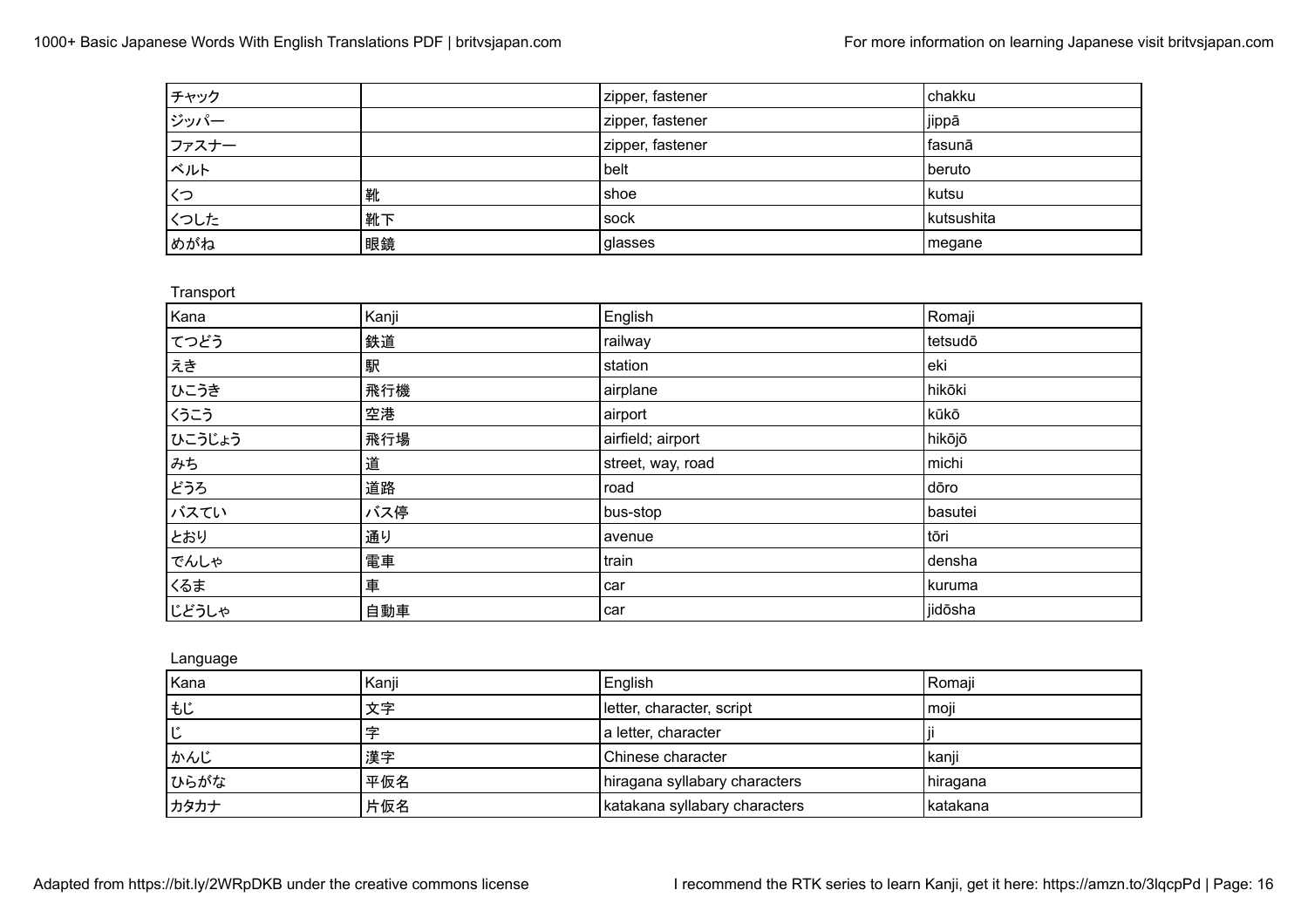| すうじ     | 数字    | numbers                        | sūji       |
|---------|-------|--------------------------------|------------|
| アルファベット |       | alphabet                       | arufabetto |
| ローマ字    |       | Roman characters, latin script | rōmaji     |
| がいこくご   | 外国語   | foreign language               | gaikokugo  |
| にほんご    | 日本語   | Japanese [language]            | nihongo    |
| こくご     | 国語    | national language              | kokugo     |
| えいご     | 英語    | English [language]             | eigo       |
| ちゅうごくご  | 中国語   | Chinese [language]             | chūgokugo  |
| どいつご    | ドイツ語  | German [language]              | doitsugo   |
| すぺいんご   | スペイン語 | Spanish [language]             | supeingo   |
| ふらんすご   | フランス語 | French [language]              | furansugo  |
| ちょうせんご  | 朝鮮語   | Korean [language]              | chōsengo   |
| かんこくご   | 韓国語   | South Korean [language]        | kankokugo  |

Media

| Kana | Kanji | English           | Romaji  |
|------|-------|-------------------|---------|
| ほん   | 本     | book              | hon     |
| かみ   | 紙     | paper             | kami    |
| てがみ  | 手紙    | letter            | tegami  |
| しんぶん | 新聞    | newspaper         | shinbun |
| じしょ  | 辞書    | dictionary        | iisho   |
| パソコン |       | personal computer | pasokon |

Colors

| Kana | Kanji | English | Romaji        |
|------|-------|---------|---------------|
| いろ   | 色     | color   | iro, shikisai |
| あか   | 赤     | red     | laka          |
| きいろ  | 黄色    | yellow  | kiiro         |
| みどり  | 緑     | green   | midori        |
| ∤ぁぉ  |       | blue    | l ao          |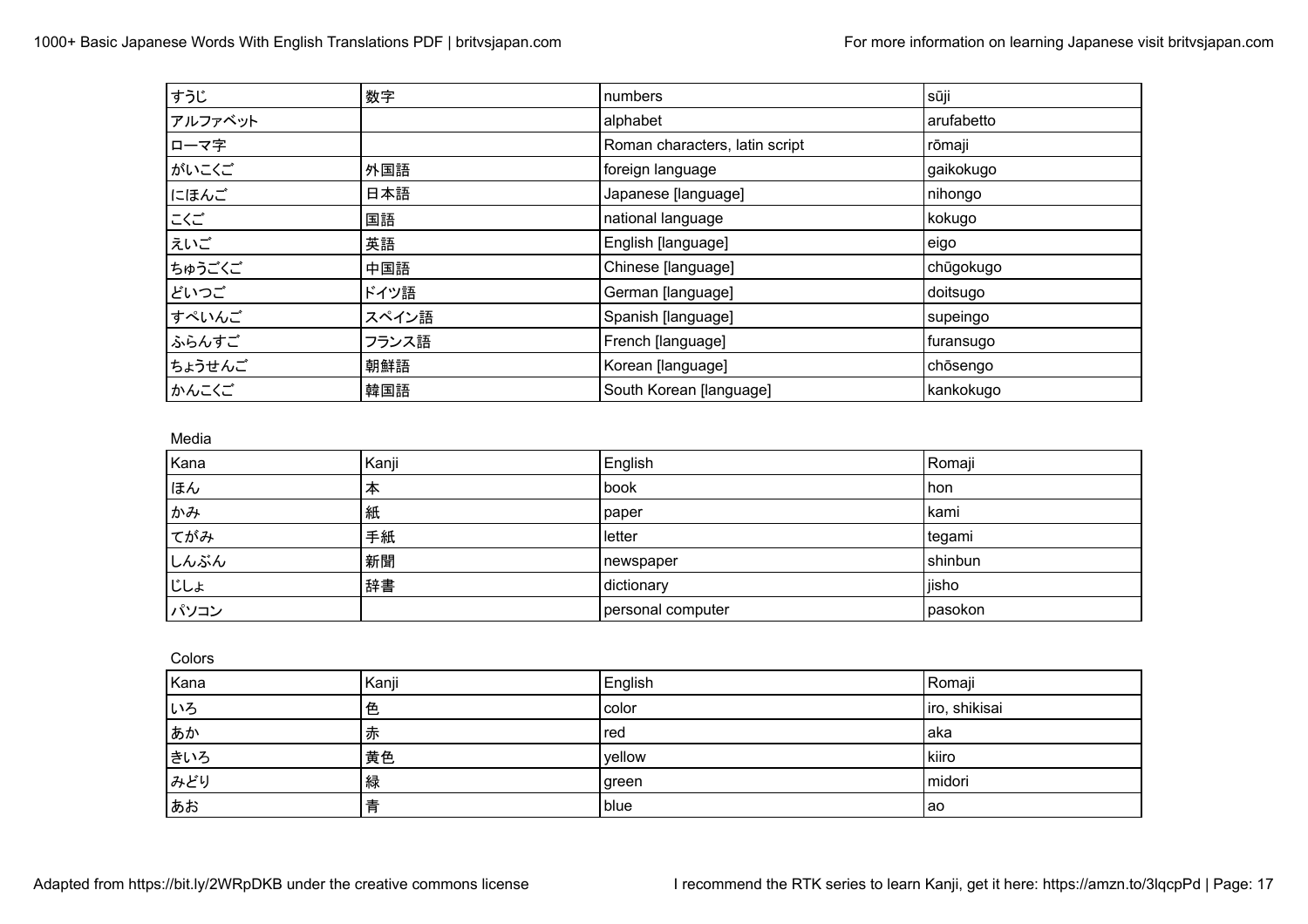| おらさき  | 紫  | purple | murasaki, murasakiiro |
|-------|----|--------|-----------------------|
| しろ    | 白  | white  | shiro                 |
| くろ    | 黒  | black  | l kuro                |
| ピンク   |    | pink   | pinku                 |
| ちゃいろ  | 茶色 | brown  | chairo                |
| はいいろ  | 灰色 | grey   | haiiro                |
| ねずみいろ | 鼠色 | grey   | nezumiiro             |
| オレンジ  |    | orange | orenji                |

**Others** 

| Kana  | Kanji | English            | Romaji    |
|-------|-------|--------------------|-----------|
| え     | 絵     | picture            | e         |
| おんがく  | 音楽    | music              | ongaku    |
| りか    | 理科    | science            | rika      |
| さんすう  | 算数    | arithmetic         | sansū     |
| れきし   | 歴史    | history            | rekishi   |
| ちり    | 地理    | geography          | chiri     |
| たいいく  | 体育    | physical education | taiiku    |
| スポーツ  |       | sport              | supōtsu   |
| システム  |       | system             | shisutemu |
| じょうほう | 情報    | information, news  | jōhō      |
| ひつよう  | 必要    | necessity          | hitsuyō   |
| べんきょう | 勉強    | study              | benkyō    |
| いらい   | 依頼    | request            | irai      |

Numbers

| Kana | Kanji | English     | Romaji |
|------|-------|-------------|--------|
| れい   | 零     | zero        | l rei  |
| ╹ゼロ  |       | zero        | zero   |
| いち   | _     | <b>lone</b> | ichi   |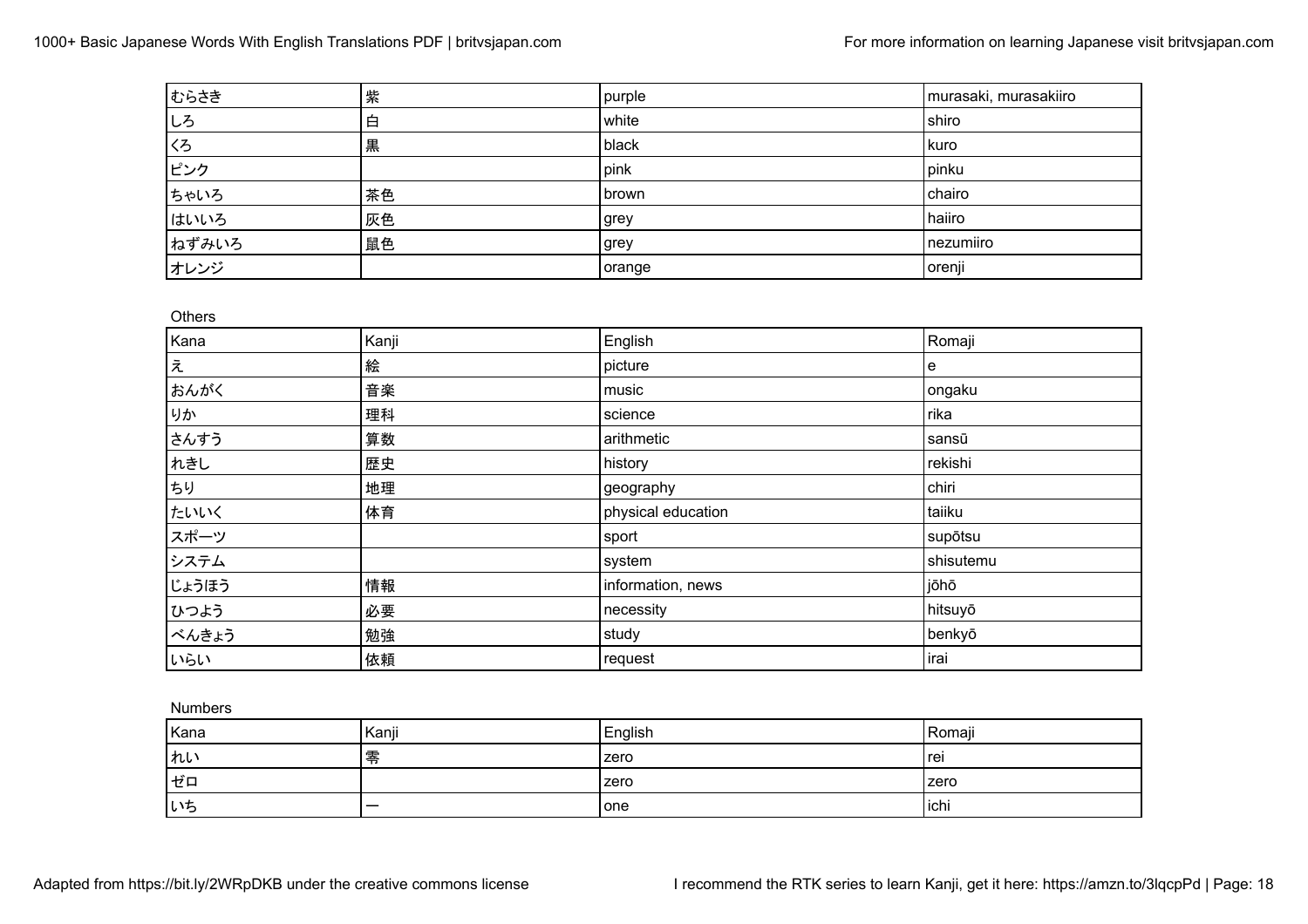| $\overline{\phantom{a}}$   | $=$   | two                 | ni           |
|----------------------------|-------|---------------------|--------------|
| さん                         | Ξ     | three               | san          |
| よん、し                       | 四     | four                | yon, shi     |
| $\vec{\mathop{\sqsubset}}$ | 五     | five                | go           |
| ろく                         | 六     | six                 | roku         |
| なな、しち                      | 七     | seven               | nana, shichi |
| はち                         | 八     | eight               | hachi        |
| きゅう、く                      | 九     | nine                | kyū, ku      |
| じゅう                        | $\pm$ | ten                 | jū           |
| ひゃく                        | 百     | hundred             | hyaku        |
| せん                         | 千     | thousand            | sen          |
| まん                         | 万     | ten thousand        | man          |
| おく                         | 億     | one hundred million | oku          |
| ひとつ                        | ーつ    | one, one thing      | hitotsu      |
| ふたつ                        | ニつ    | two, two things     | futatsu      |
| みっつ                        | 三つ    | three, three things | mittsu       |
| よっつ                        | 四つ    | four, four things   | yottsu       |
| いつつ                        | 五つ    | five, five things   | itsutsu      |
| むっつ                        | 六つ    | six, six things     | muttsu       |
| ななつ                        | 七つ    | seven, seven things | nanatsu      |
| やっつ                        | 八つ    | eight, eight things | yattsu       |
| ここのつ                       | 九つ    | nine, nine things   | kokonotsu    |
| とお                         | $+$   | ten, ten things     | tō           |

#### Abstract nouns

| Kana | Kanji | English         | Romaji |
|------|-------|-----------------|--------|
| これ   |       | this            | l kore |
| それ   |       | that            | sore   |
| あれ   |       | that over there | are    |
| どれ   |       | which           | dore   |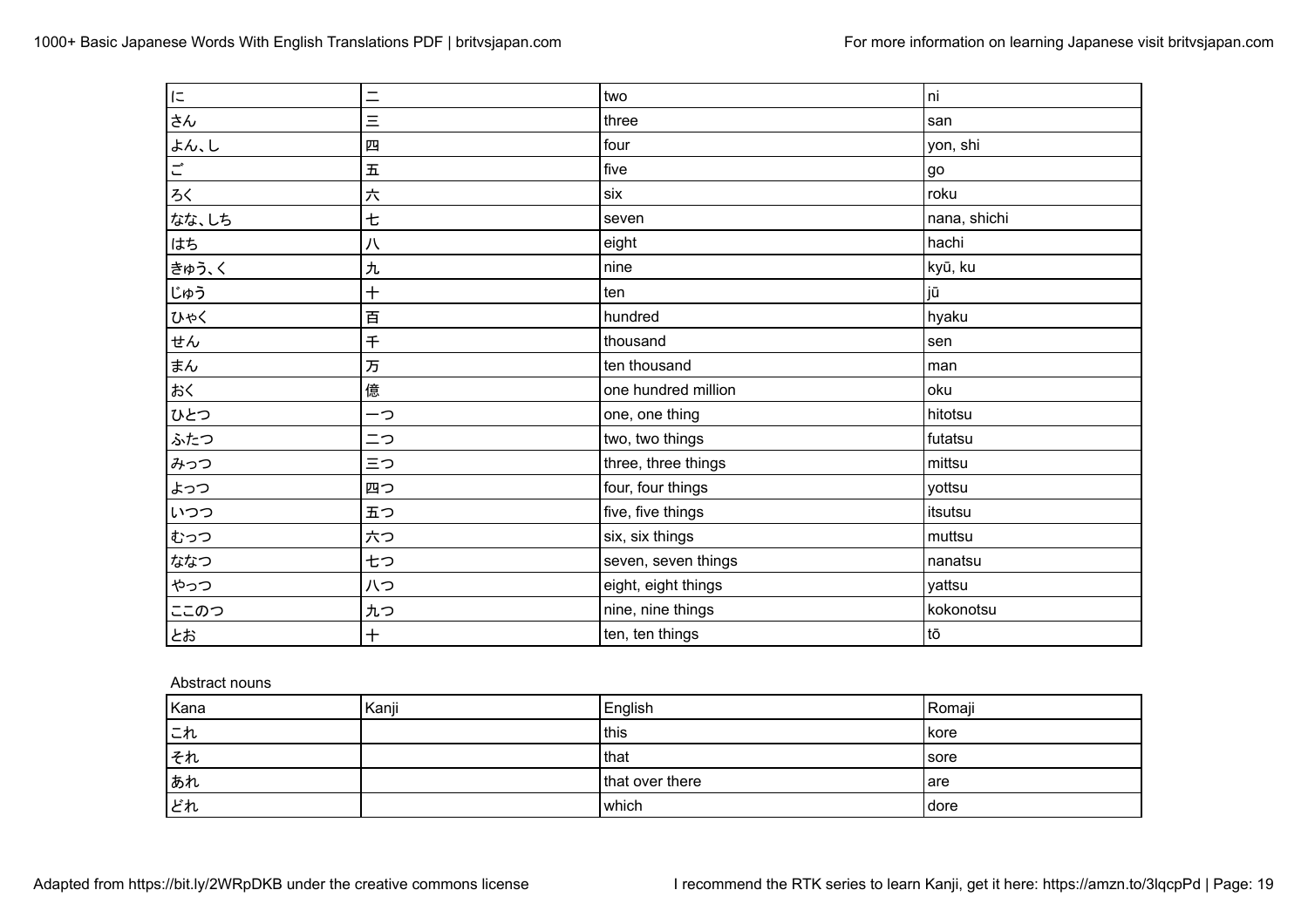| こちら、こっち |    | this direction, thing, person, or place  | kochira, kocchi |
|---------|----|------------------------------------------|-----------------|
| そちら、そっち |    | that direction, thing, person, or place  | sochira, socchi |
| あちら、あっち |    | that direction, thing, person, or place  | achira, acchi   |
| どちら、どっち |    | which direction, thing, person, or place | dochira, docchi |
| ひみつ     | 秘密 | secret                                   | himitsu         |
| じどう     | 自動 | automatic                                | jidō            |
| ないよう    | 内容 | content                                  | naiyō           |
| はば      | 幅  | hem, piece, strip                        | haba            |
| せいしき    | 正式 | formality                                | seishiki        |
| けっこん    | 結婚 | marriage                                 | kekkon          |
| げんざい    | 現在 | now                                      | genzai          |
| いま      | 今  | now                                      | l ima           |
| かこ      | 過去 | past                                     | kako            |
| みらい     | 未来 | future                                   | mirai           |

## Adjectives

Forms

| Kana  | Kanji | English         | Romaji     |
|-------|-------|-----------------|------------|
| いい、よい | 良い    | good            | ii, yoi    |
| すごい   | 凄い    | amazing         | sugoi      |
| すばらしい | 素晴らしい | wonderful       | subarashii |
| わるい   | 悪い    | bad, inferior   | warui      |
| たかい   | 高い    | expensive, high | takai      |
| ひくい   | 低い    | low             | hikui      |
| やすい   | 安い    | cheap           | yasui      |
| おおきい  | 大きい   | big             | ōkii       |
| ちいさい  | 小さい   | small           | chiisai    |
| ほそい   | 細い    | thin            | hosoi      |
| ふとい   | 太い    | thick           | futoi      |
| ふるい   | 古い    | old             | furui      |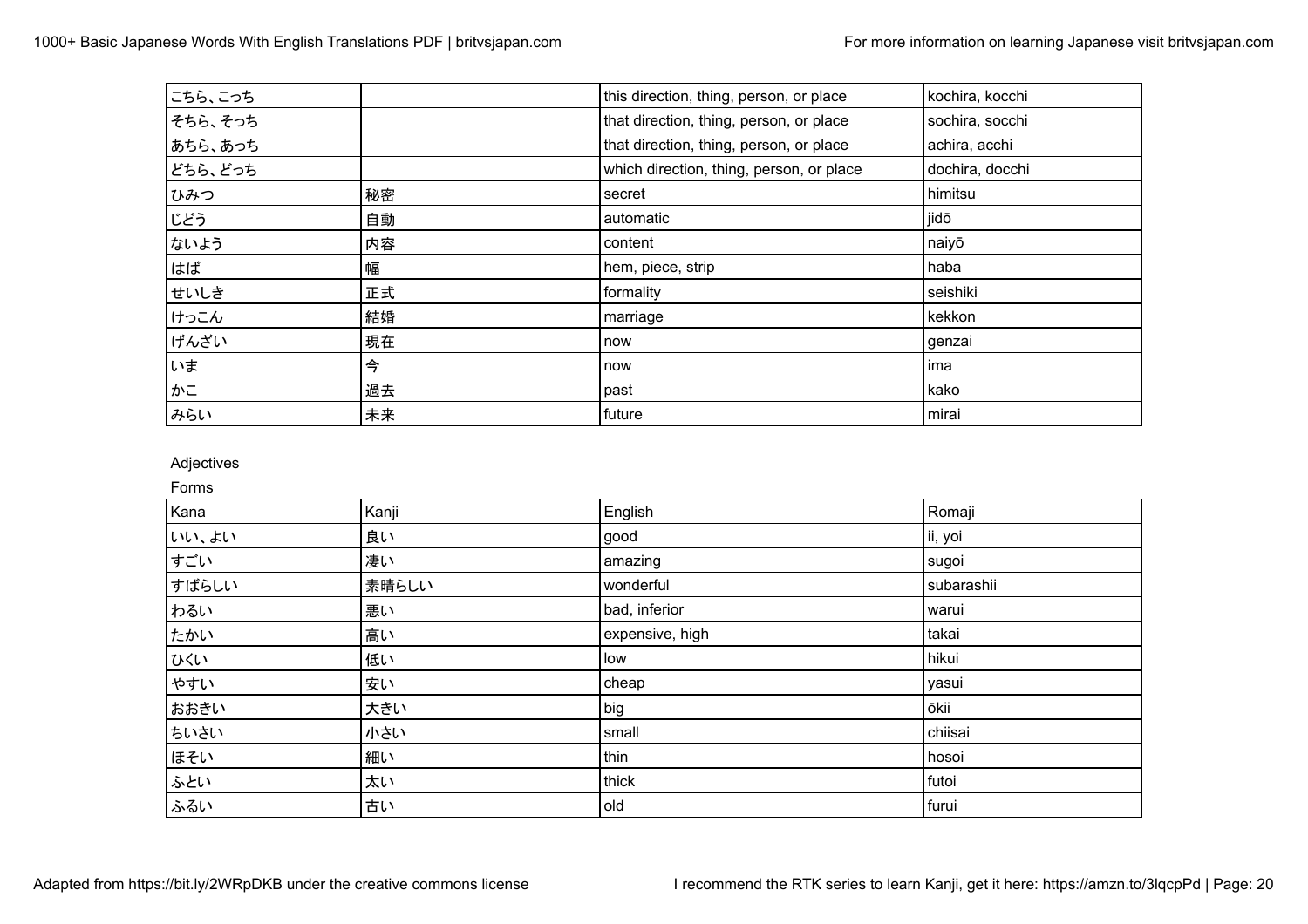| あたらしい | 新しい    | new          | atarashii        |
|-------|--------|--------------|------------------|
| わかい   | 若い     | young        | wakai            |
| かるい   | 軽い     | light, easy  | karui            |
| おもい   | 重い     | heavy        | omoi             |
| やさしい  | 易しい    | easy, simple | yasashii         |
| むずかしい | 難しい    | difficult    | muzukashii       |
| やわらかい | 柔らかい   | soft         | yawarakai        |
| かたい   | 硬い、堅い  | hard         | katai            |
| あつい   | 熱い、暑い  | hot          | atsui            |
| つめたい  | 冷たい    | cold         | tsumetai         |
| さむい   | 寒い     | cold         | samui            |
| おいしい  | 美味しい   | delicious    | oishii           |
| うまい   | 美味い、旨い | delicious    | appetizing, umai |
| まずい   | 不味い    | tastes awful | mazui            |
| あまい   | 甘い     | sweet        | amai             |
| からい   | 辛い     | hot [spicy]  | karai            |
| しょっぱい | 塩っぱい   | salty        | shoppai          |
| にがい   | 苦い     | bitter       | nigai            |
| うつくしい | 美しい    | beautiful    | utsukushii       |

## Feelings

| Kana | Kanji   | English | Romaji   |
|------|---------|---------|----------|
| うれしい | 嬉しい     | happy   | ureshii  |
| たのしい | 楽しい     | l fun   | tanoshii |
| かなしい | 悲しい     | sad     | kanashii |
| さびしい | 寂しい、淋しい | lonely  | sabishii |
| さみしい | 寂しい、淋しい | lonely  | samishii |
| こわい  | 怖い、恐い   | scary   | kowai    |
| いたい  | 痛い      | painful | litai    |
| かゆい  | 痒い      | itchy   | kayui    |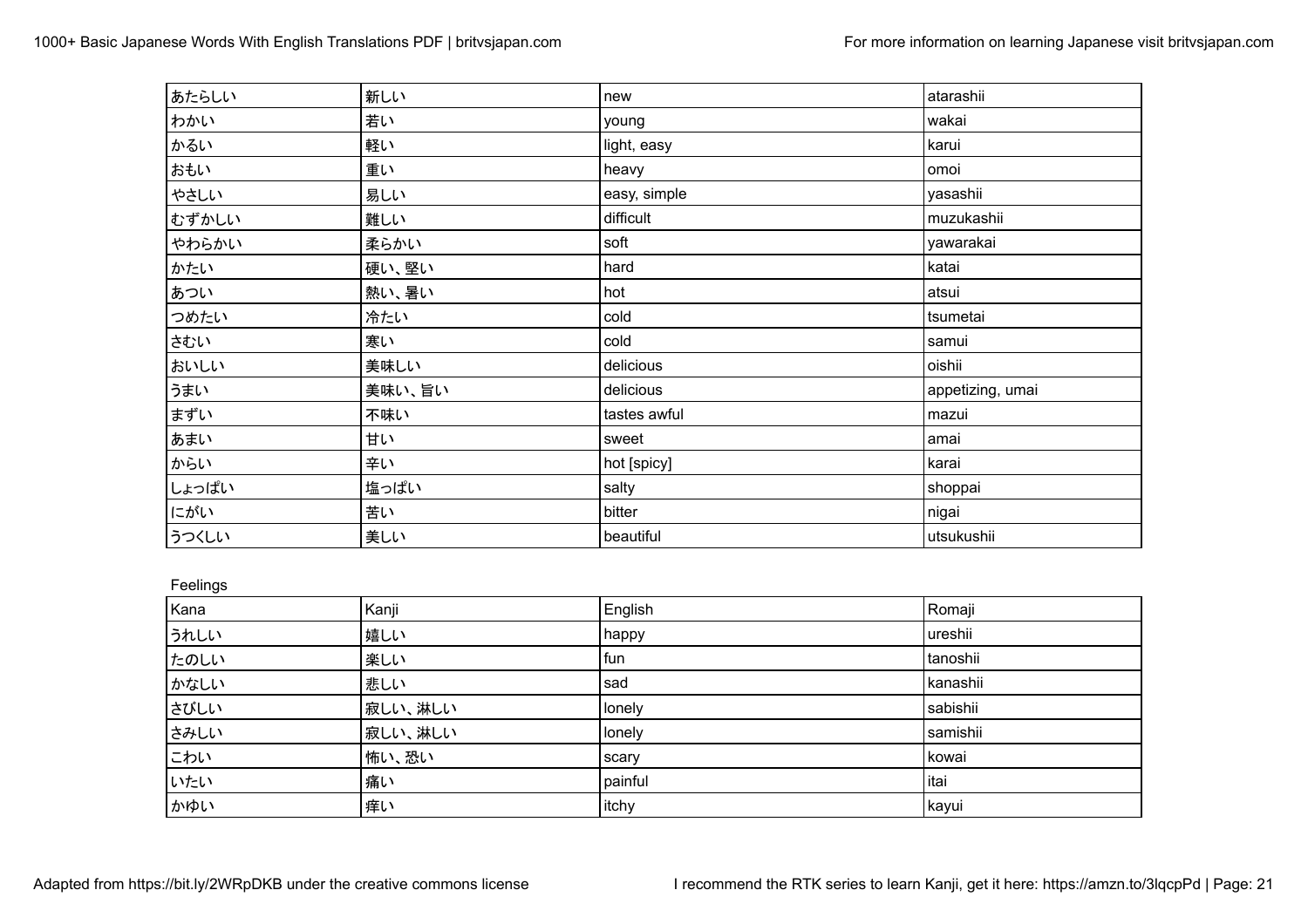| $\lambda +$<br>いご | _ | $\cdot$ .<br>stink\                   | Ikusa.  |
|-------------------|---|---------------------------------------|---------|
| 'つらし              |   | preaking<br><b>IPAI</b><br>วลเทt<br>. | l tsura |

| <b>STATE</b><br>×<br>۰,<br>٧<br>۰. |
|------------------------------------|
|------------------------------------|

| Kana | English | Romaji |
|------|---------|--------|
| する   | to do   | suru   |
| やる   | to do   | varu   |

#### Existence

| Kana  | Kanji | English                          | Romaji     |
|-------|-------|----------------------------------|------------|
| いる    |       | to exist [for animate objects]   | l iru      |
| ある    |       | to exist [for inanimate objects] | aru        |
| なる    |       | to become                        | naru       |
| おこる   | 起こる   | to occur                         | okoru      |
| おこる   | 興る    | to rise, to flourish             | okoru      |
| あらわれる | 現れる   | to appear                        | arawareru  |
| いきる   | 生きる   | to live                          | ikiru      |
| うむ    | 生む、産む | to give birth                    | umu        |
| しぬ    | 死ぬ    | to die                           | shinu      |
| こわれる  | 壊れる   | to break                         | l kowareru |

Movement

| Kana | Kanji | English                             | Romaji |
|------|-------|-------------------------------------|--------|
| いく   | 行く    | to go                               | iku    |
| くる   | 来る    | to come                             | l kuru |
| かえる  | 帰る    | to return, to come home, to go home | kaeru  |
| かえる  | 返る    | to return, to come back, to go back | kaeru  |
| あるく  | 歩く    | to walk                             | aruku  |
| とぶ   | 飛ぶ    | to jump, to fly                     | tobu   |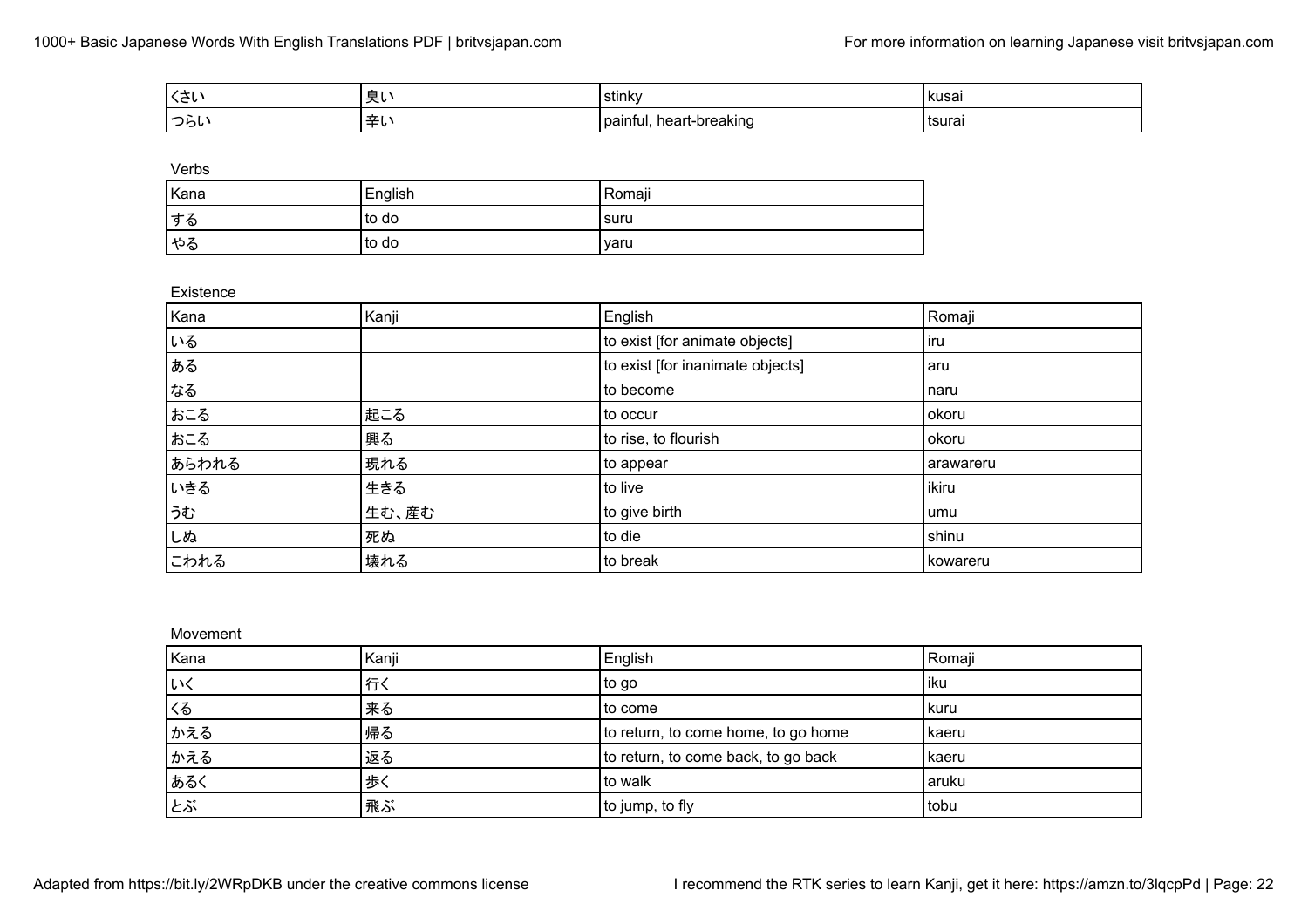| -∸<br>.<br>አማ<br>汃 | <b>SWIN</b><br>. to | ι ονοαι |
|--------------------|---------------------|---------|
|--------------------|---------------------|---------|

| Actions |       |                                |         |
|---------|-------|--------------------------------|---------|
| Kana    | Kanji | English                        | Romaji  |
| うごく     | 動く    | to movein                      | ugoku   |
| おどる     | 踊る    | to dance                       | odoru   |
| ねる      | 寝る    | to sleep                       | neru    |
| うたう     | 歌う    | to sing                        | utau    |
| かむ      | 噛む    | to bite                        | kamu    |
| たべる     | 食べる   | to eat                         | taberu  |
| のむ      | 飲む    | to drink                       | nomu    |
| さわる     | 触る    | to touch                       | sawaru  |
| なげる     | 投げる   | to throw                       | nageru  |
| もつ      | 持つ    | to hold                        | motsu   |
| うつ      | 打つ    | to hit, to strike              | utsu    |
| なぐる     | 殴る    | to hit, to strike              | naguru  |
| さす      | 指す    | to point                       | sasu    |
| さす      | 刺す    | to stab                        | sasu    |
| さす      | 差す    | to raise or extend one's hands | sasu    |
| ける      | 蹴る    | to kick                        | keru    |
| すわる     | 座る    | to sit                         | suwaru  |
| たつ      | 立つ    | to stand                       | tatsu   |
| はしる     | 走る    | to run                         | hashiru |

# Changes of state

| Kana | Kanji | English              | Romaii |
|------|-------|----------------------|--------|
| あく   | 空く    | to become unoccupied | ∣aku   |
| にむ   | 込む    | to be crowded        | komu   |
| いる   | 要る    | I to need            | ıru    |
| かわく  | 乾く    | I to become drv      | kawaku |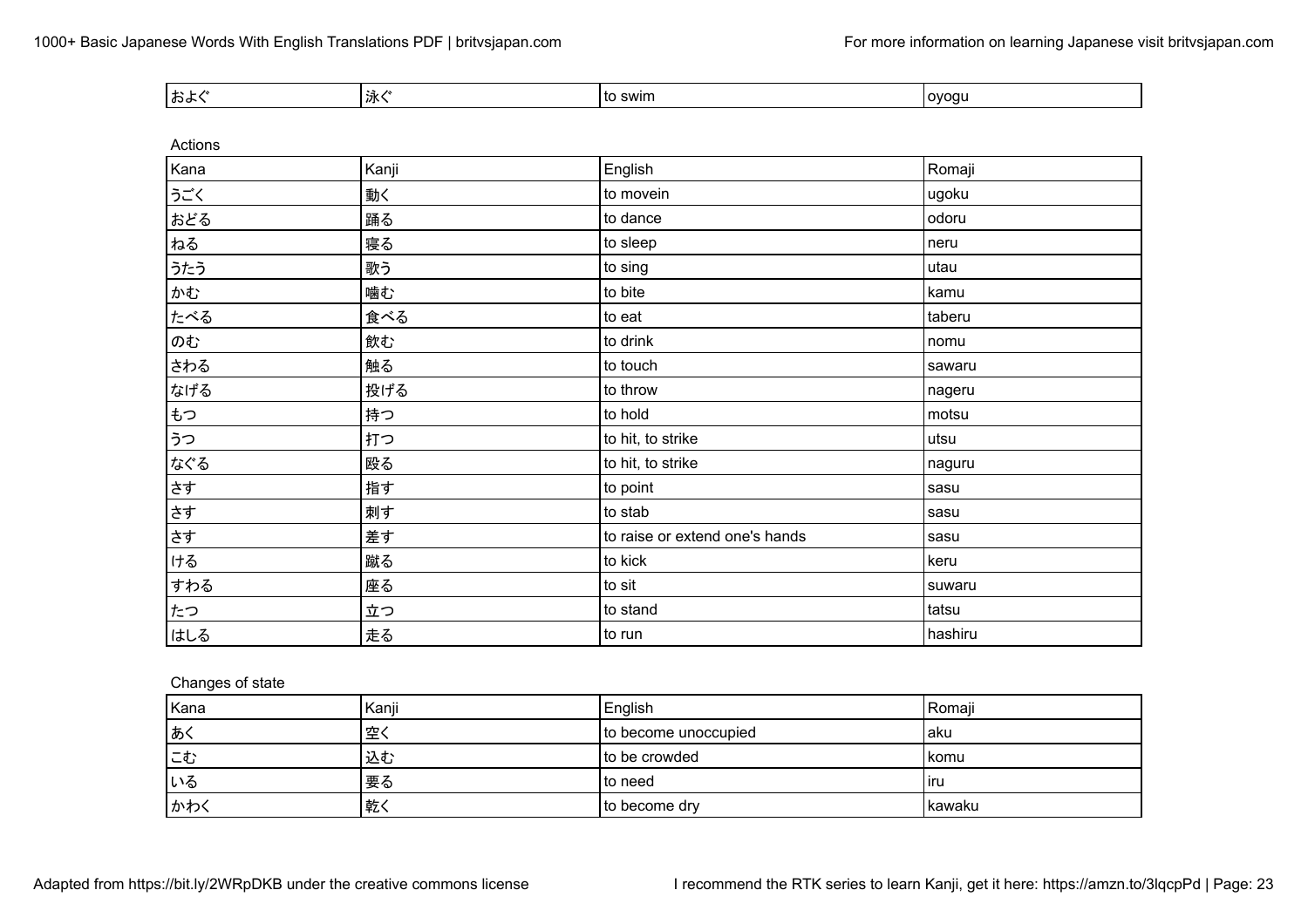| みだす  | 乱す   | to disarrange, to disturb                     | midasu   |
|------|------|-----------------------------------------------|----------|
| みだれる | 乱れる  | to become confused, to be disturbed           | midareru |
| つかえる | 仕える  | to work for, to serve                         | tsukaeru |
| そなわる | 備わる  | to be furnished with                          | sonawaru |
| すぐれる | 優れる  | to surpass, to excel                          | sugureru |
| ひえる  | 冷える  | to get chilly, to grow cold, to cool down     | hieru    |
| さめる  | 覚める  | to become sober, to wake, to be disillusioned | sameru   |
| さめる  | 冷める  | to cool down                                  | sameru   |
| むく   | 向く   | to turn toward, to face                       | muku     |
| たおれる | 倒れる  | to collapse, to fall                          | taoreru  |
| かたまる | 固まる  | to solidify, to become firm, to harden        | katamaru |
| うまる  | 埋まる  | to be surrounded, to overflow, to be filled   | umaru    |
| うもれる | 埋もれる | to be covered, to be buried                   | umoreru  |
| ます   | 増す   | to grow, to increase                          | masu     |
| ふえる  | 増える  | to multiply, to increase                      | fueru    |
| へる   | 減る   | to decrease                                   | heru     |
| はずれる | 外れる  | to deviate                                    | hazureru |
| ふとる  | 太る   | to grow fat                                   | futoru   |
| はじまる | 始まる  | to begin                                      | hajimaru |
| おわる  | 終わる  | to close, to finish                           | owaru    |
| きめる  | 決める  | to decide                                     | kimeru   |

Senses

| Kana | Kanji | English            | Romaji   |
|------|-------|--------------------|----------|
| みる   | 見る    | to see             | l miru   |
| きく   | 聞く、聴く | to hear, to listen | kiku     |
| さわる  | 触る    | to touch, to feel  | l sawaru |
| かぐ   | 嗅ぐ    | to smell           | kagu     |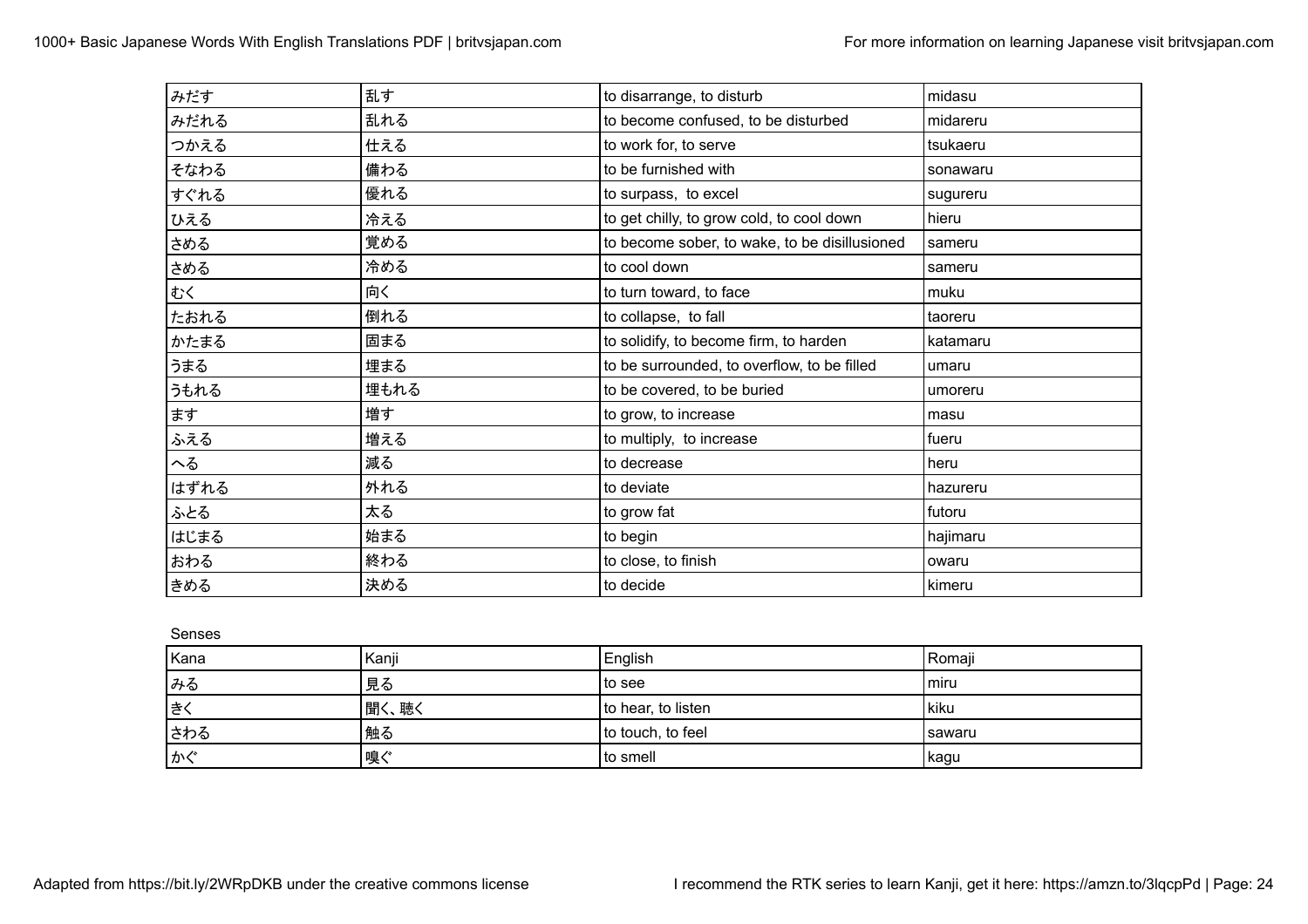| Speech |       |          |        |
|--------|-------|----------|--------|
| Kana   | Kanji | English  | Romaji |
| しいう    | 言う    | to say   | l iu   |
| はなす    | 話す    | to speak | hanasu |
| かたる    | 語る    | to tell  | kataru |
| かく     | 書く    | to write | kaku   |
| よむ     | 読む    | to read  | yomu   |

Work

| Kana | Kanji    | English                | Romaji  |
|------|----------|------------------------|---------|
| つかう  | 使う       | ∣to use                | tsukau  |
| つくる  | 作る、造る、創る | to make                | tsukuru |
| なおす  | 直す、治す    | to fix, repair         | naosu   |
| すてる  | 捨てる      | to discard, throw away | suteru  |
| とる   | 取る、撮る、採る | l to take              | l toru  |
| おく   | '置く      | to put                 | oku     |

## Emotions

| Kana  | Kanji   | English                                          | Romaji     |
|-------|---------|--------------------------------------------------|------------|
| かなしむ  | 悲しむ、哀しむ | to be sad                                        | kanashimu  |
| なく    | 泣く      | to cry                                           | naku       |
| わらう   | 笑う      | to laugh                                         | warau      |
| おこる   | 怒る      | to be angry                                      | okoru      |
| ほめる   | 褒める     | to encourage                                     | homeru     |
| しかる   | 叱る      | to scold                                         | shikaru    |
| よろこぶ  | 喜ぶ      | to celebrate, to have delight, to have joy       | yorokobu   |
| よろこび  | 喜び      | joy, delight                                     | yorokobi   |
| なぐさめる | 慰める     | to console, to consolate, to provide empathy     | nagusameru |
| あきる   | 飽きる     | to be disinterested, to be bored, to be tired of | akiru      |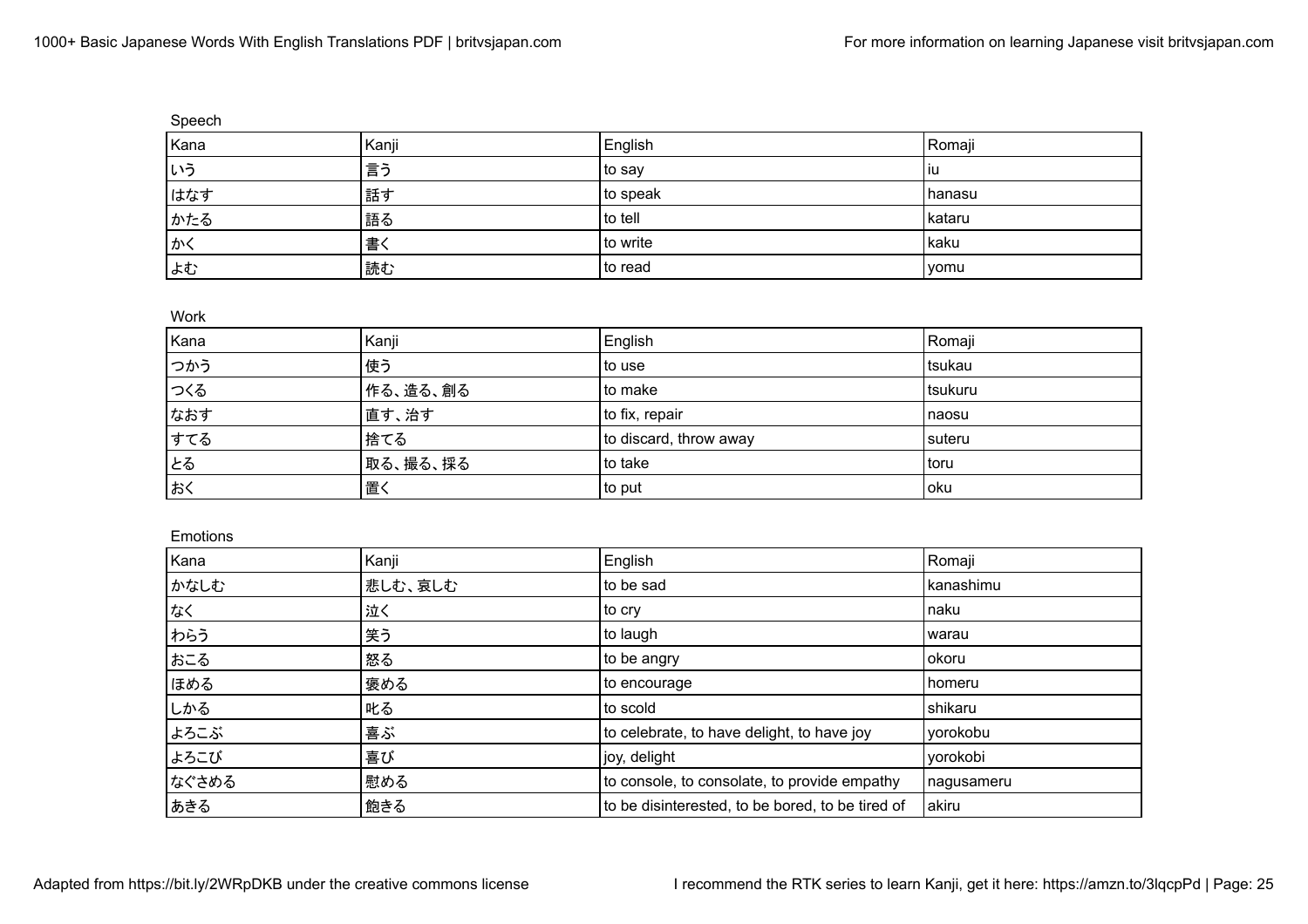| . +<br>' おと |  | <br>surb<br>$\sim$<br>יי<br>™iseu.<br>IJĦ<br>10 DE<br>…… il l'<br>. SUCIEU<br>. | odoroku |
|-------------|--|---------------------------------------------------------------------------------|---------|
|-------------|--|---------------------------------------------------------------------------------|---------|

| <b>Activities</b> |       |                                        |           |
|-------------------|-------|----------------------------------------|-----------|
| Kana              | Kanji | English                                | Romaji    |
| あう                | 会う    | to meet, to interview                  | au        |
| あける               | 開ける   | to open, to unwrap                     | akeru     |
| あそぶ               | 遊ぶ    | to play                                | asobu     |
| あつまる              | 集まる   | to gatherin                            | atsumaru  |
| うる                | 売る    | to sell                                | uru       |
| える                | 得る    | to obtain [some benefit or knowledge]  | eru       |
| おる                | 折る    | to break, to fold                      | oru       |
| かう                | 買う    | to buy                                 | kau       |
| きる                | 切る    | to cut                                 | kiru      |
| きる                | 着る    | to wear [on the upper body]            | kiru      |
| はく                | 履く    | to wear [on the lower body]            | haku      |
| かえる               | 変える   | to change                              | kaeru     |
| かえる               | 代える   | to exchange, to substitute, to replace | kaeru     |
| しめる               | 閉める   | to close                               | shimeru   |
| しめる               | 締める   | to tie, to fasten                      | shimeru   |
| しめる               | 占める   | to comprise, to account for            | shimeru   |
| しる                | 知る    | to know                                | shiru     |
| つかれる              | 疲れる   | to get tired                           | tsukareru |
| でかける              | 出掛ける  | to go out, to depart                   | dekakeru  |
| はたらく              | 働く    | to work [e.g. at a job]                | hataraku  |
| はなす               | 放す、離す | to let go of                           | hanasu    |
| やすむ               | 休む    | to rest, to take a break, to go to bed | yasumu    |
| わかれる              | 分かれる  | to split into, to be divided           | wakareru  |
| わかれる              | 別れる   | to part, to separate, to break up      | wakareru  |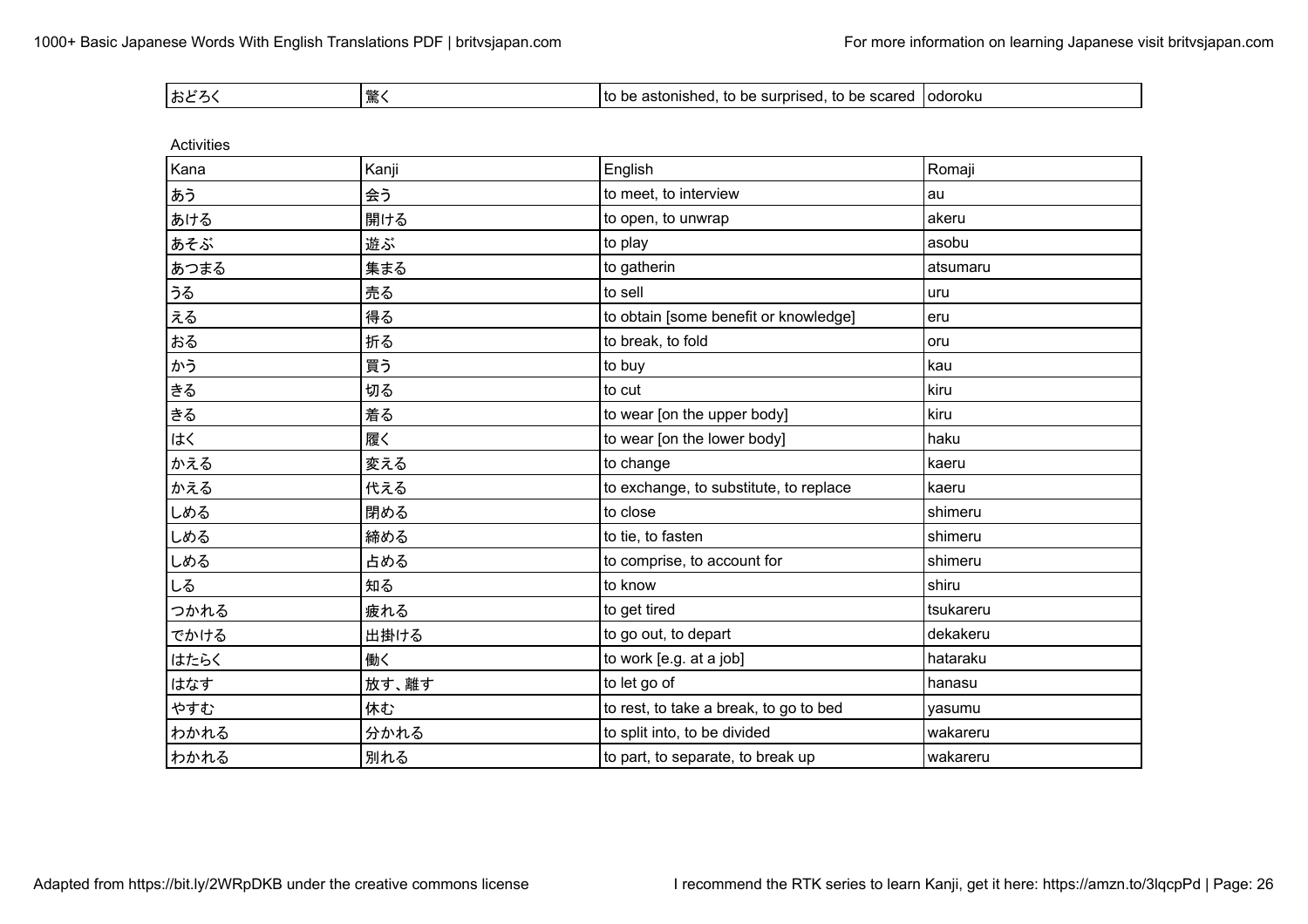| Adverbs |            |            |  |
|---------|------------|------------|--|
| Kana    | English    | Romaji     |  |
| もう      | already    | mō         |  |
| まだ      | still, yet | mada       |  |
| ずっと     | always     | zutto      |  |
| E       | very       | totemo     |  |
| こう      | like this  | kō         |  |
| そう      | like that  | SŌ         |  |
| ああ      | Oh!, Ah!   | ā          |  |
| どう      | how        | dō         |  |
| しばしば    | often      | shibashiba |  |

## Pre-noun adjectival

| Kana | English | Romaji |
|------|---------|--------|
| この   | this    | kono   |
| その   | that    | sono   |
| あの   | that    | lano   |
| ピの   | which   | dono   |

## Interjections

| Kana | English | Romaji |
|------|---------|--------|
| はい   | ves     | hai    |
| いいえ  | no      | liie   |

## **Conjunctions**

| Kana | English                      | Romaji   |
|------|------------------------------|----------|
| 'でも  | but                          | demo     |
| しかし  | but, however                 | shikashi |
| そして  | and then, and, thus, and now | soshite  |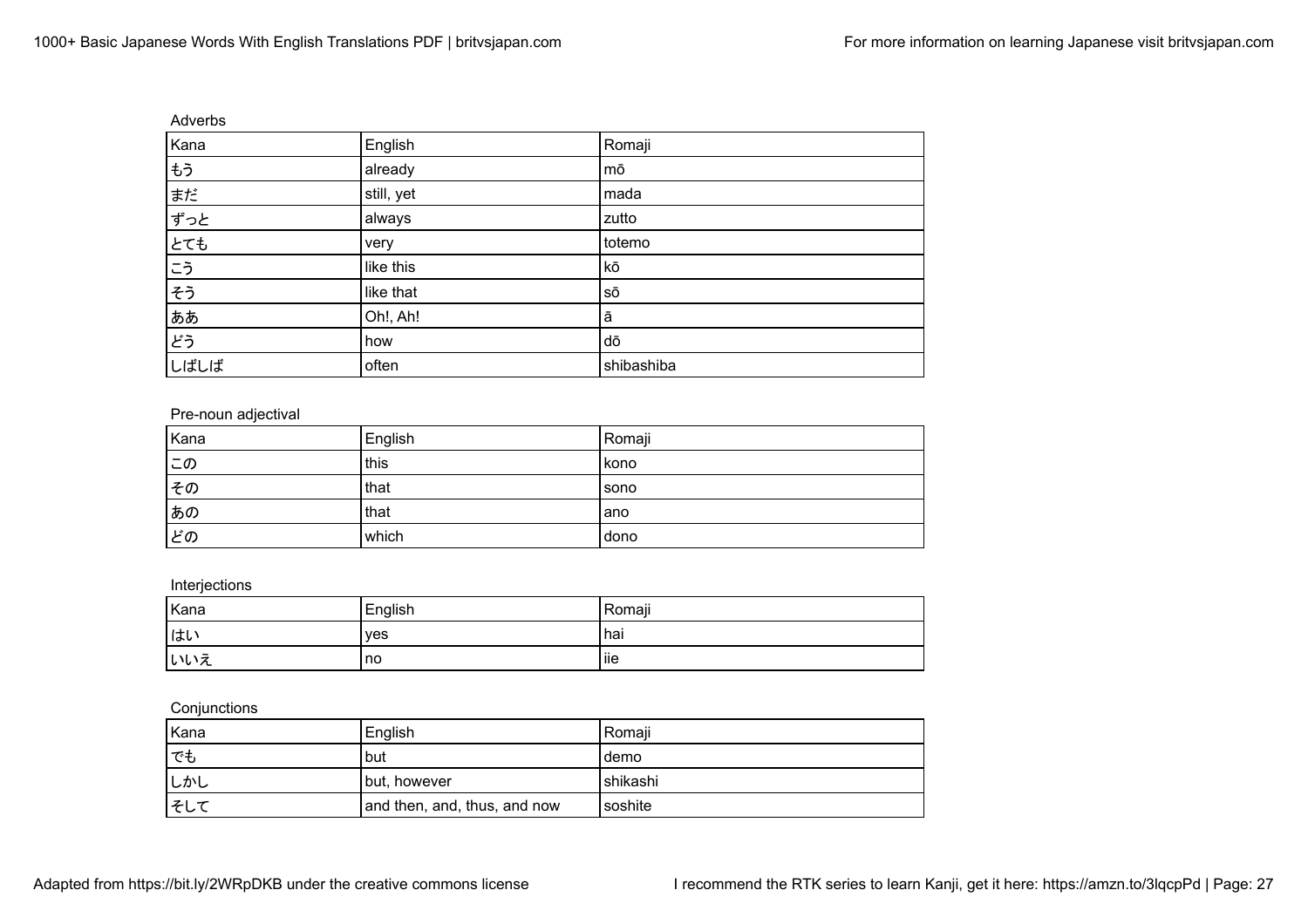| それに  | besides                        | soreni     |
|------|--------------------------------|------------|
| なぜなら | that is because, being because | I nazenara |

Particles

Case

| Kana   | English                | Romaji                                        |
|--------|------------------------|-----------------------------------------------|
| ゚゚ゕ゙   | subject marker, but    | ga                                            |
| で      | at, by                 | de                                            |
| と      | and, with              | to                                            |
| I=     | indirect object marker | ni                                            |
| の      | possession marker, of  | no                                            |
| $\sim$ | to                     | $e \left( \sim$ is read as e when a particle) |
| まで     | to                     | made                                          |
| から     | from                   | kara                                          |
| より     | than                   | yori                                          |
| を      | direct object marker   | o                                             |

**Conjunctive** 

| Kana | Kanji | English                                        | Romaji   |
|------|-------|------------------------------------------------|----------|
| および  | 及び    | and; as well as                                | oyobi    |
| か    |       | whether                                        | l ka     |
| かも   |       | might be, possible that                        | kamo     |
| そして  |       | and then                                       | soshite  |
| それとも |       | or                                             | soretomo |
| だの   |       | things like, including, such things as         | dano     |
| つつ   |       | ongoing occurrence                             | tsutsu   |
| て    |       | te form of verb or adjective [see explanation] | te       |
| と    |       | if, when, that                                 | l to     |
| ながら  |       | while, though, both                            | nagara   |
| ならびに |       | as well as                                     | narabini |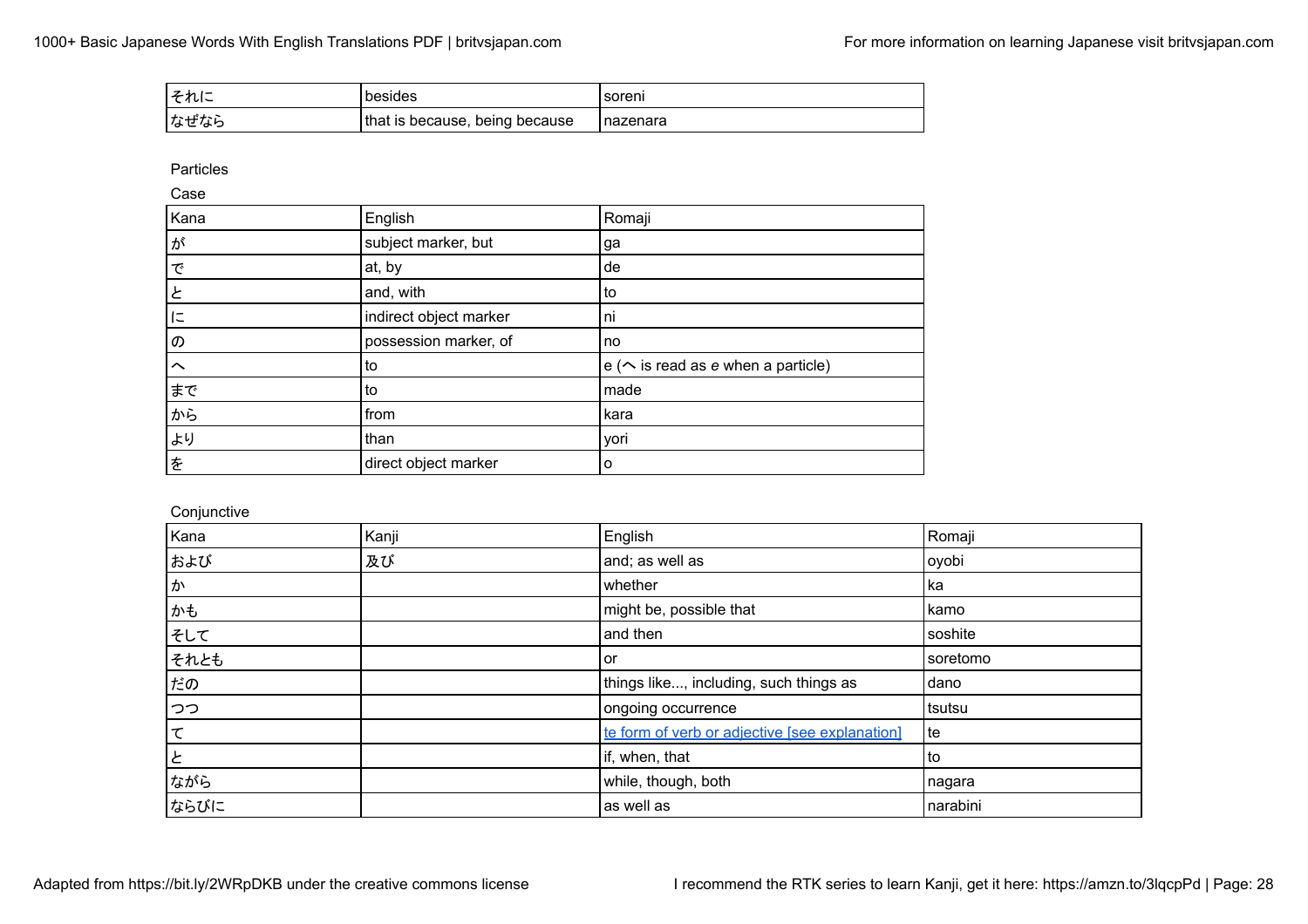| なり  |    | whether or not                                     | nari   |
|-----|----|----------------------------------------------------|--------|
| に   |    | to <somewhere>, by <someone></someone></somewhere> | l ni   |
| の   |    | possession                                         | l no   |
| ので  |    | <b>SO</b>                                          | node   |
| また  | 又  | also, again                                        | mata   |
| または | 又は | or alternatively                                   | matawa |
| ∣も  |    | also, too                                          | mo     |
|     |    | and                                                | va     |

Final

| Kana | English                                                                             | Romaji  |
|------|-------------------------------------------------------------------------------------|---------|
| ね    | emphasis and question marker<br>equivalent to "right?"                              | ne      |
| ゕ    | question marker                                                                     | ka      |
| な    | the copula particle used after<br>quasi-adjectives                                  | na      |
| かしら  | wonder                                                                              | kashira |
| さ    | -ness                                                                               | sa      |
| っけ   | particle indicating that the speaker<br>is trying to recall some information  - kke |         |

#### Adverbial

| Kana    | English              | Romaji |
|---------|----------------------|--------|
| こそ      | emphasis             | koso   |
|         | even                 | sae    |
| しか      | only                 | shika  |
| すら      | even                 | sura   |
| くらい、ぐらい | approximately, about | kurai  |
| だけ      | only, as much as     | dake   |
| だって     | however              | datte  |
| ったら     | casual topic marker  | ttara  |